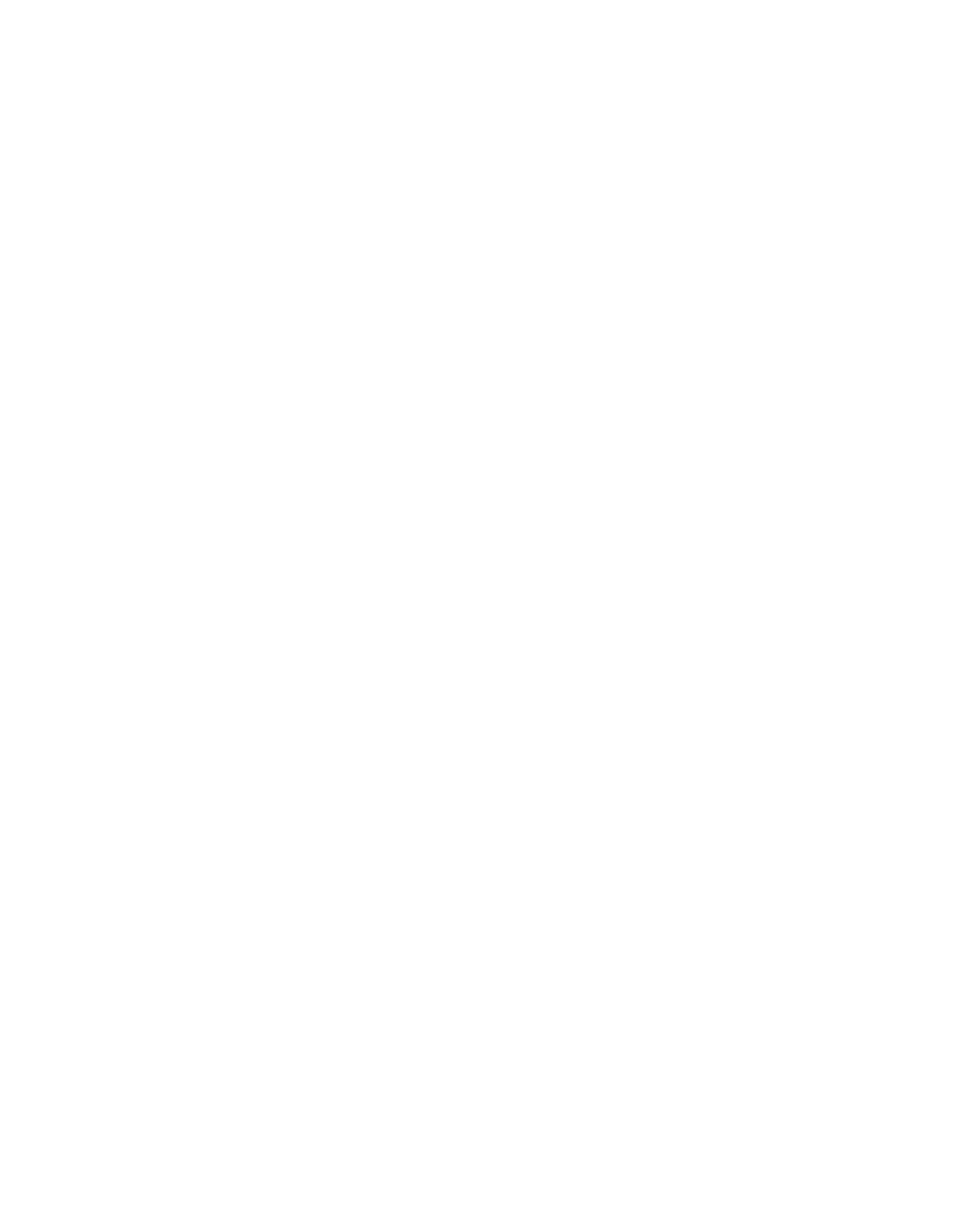# Table of Contents

| GOAL 1: Slow the Development of Resistant Bacteria and Prevent the Spread of Resistant                                                                                |  |
|-----------------------------------------------------------------------------------------------------------------------------------------------------------------------|--|
| GOAL 2: Strengthen National One-Health Surveillance Efforts to Combat Resistance  11                                                                                  |  |
| GOAL 3: Advance Development and Use of Rapid and Innovative Diagnostic Tests for                                                                                      |  |
| GOAL 4: Accelerate Basic and Applied Research and Development for New Antibiotics, Other                                                                              |  |
| GOAL 5: Improve International Collaboration and Capacities for Antibiotic Resistance<br>Prevention, Surveillance, Control, and Antibiotic Research and Development 20 |  |
|                                                                                                                                                                       |  |
|                                                                                                                                                                       |  |
| Table 2: Goals and Objectives for Combating Antibiotic-Resistant Bacteria  29                                                                                         |  |
| Table 3: National Targets For Combating Antibiotic-Resistant Bacteria33                                                                                               |  |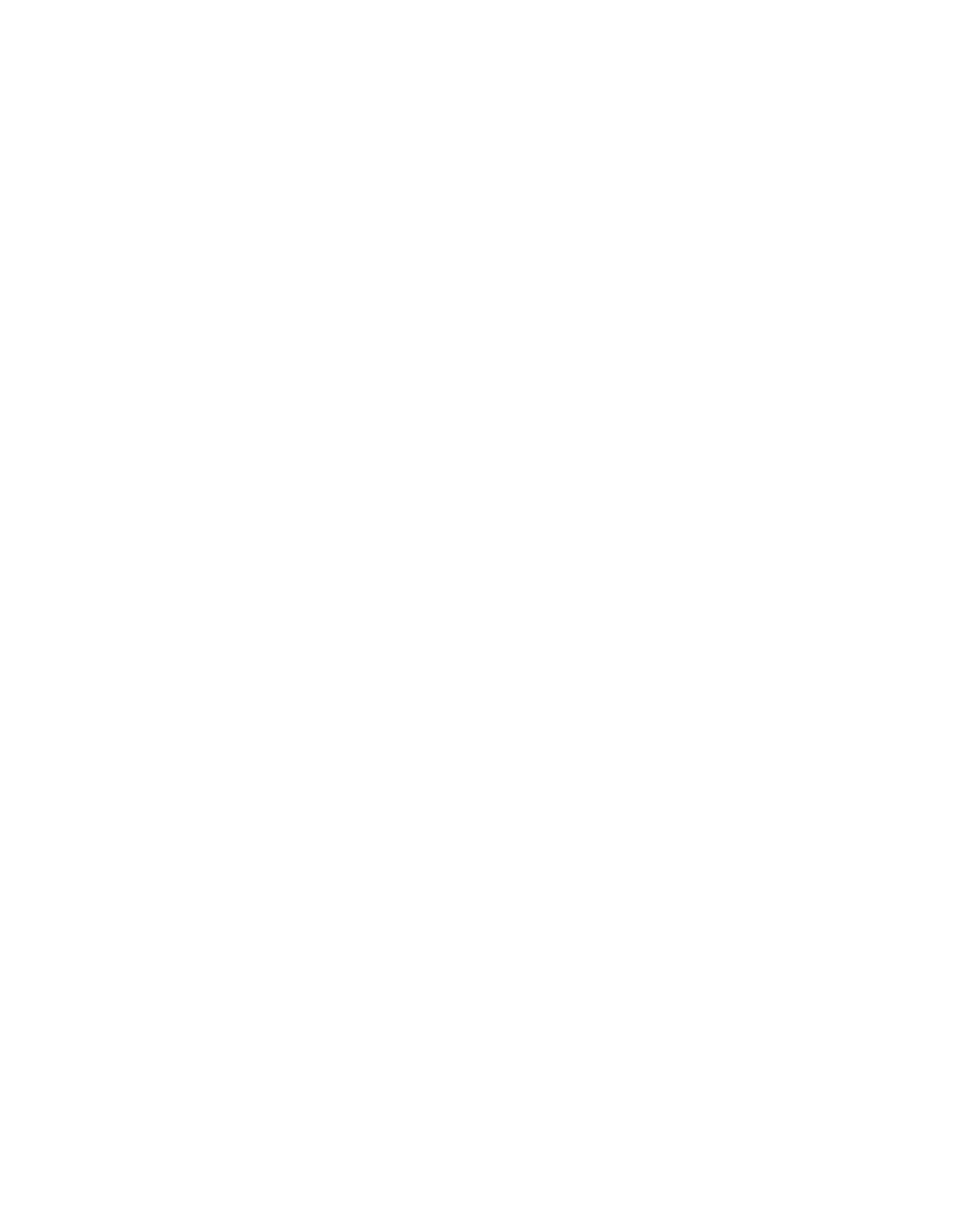

# Executive Summary

The discovery of antibiotics in the early 20th century fundamentally transformed human and veterinary medicine. Antibiotics now save millions of lives each year in the United States and around the world. The rise of antibiotic-resistant bacterial strains, however, represents a serious threat to public health and the economy. The Centers for Disease Control and Prevention (CDC) estimates that annually, at least two million illnesses and 23,000 deaths are caused by antibiotic-resistant bacteria in the United States alone.<sup>1</sup> If the effectiveness of antibiotics (drugs that kill or inhibit the growth of bacteria) is lost, we will no longer be able to reliably and rapidly treat bacterial infections, including bacterial pneumonias, foodborne illnesses, and healthcareassociated infections. As more strains of bacteria become resistant to an ever-larger number of antibiotics, our drug choices have become increasingly limited and more expensive and, in some cases, nonexistent. In a world with few effective antibiotics, modern medical advances such as surgery, transplants, and chemotherapy may no longer be viable due to the threat of infection.

The *National Strategy for Combating Antibiotic Resistant Bacteria* identifies priorities and coordinates investments: to prevent, detect, and control outbreaks of resistant pathogens recognized by CDC as urgent or serious threats, including carbapenem-resistant *Enterobacteriaceae* (CRE), methicillin-resistant *Staphylococcus aureus* (MRSA), ceftriaxoneresistant *Neisseria gonorrhoeae*, and *Clostridium difficile,* which is naturally resistant to many drugs used to treat other infections and proliferates following administration of antibiotics (Table 1); to ensure continued availability of effective therapies for the treatment of bacterial infections; and to detect and control newly resistant bacteria that emerge in humans or animals. This *National Strategy* is the basis of a 2014 Executive Order on Combating Antibiotic Resistance, as well as a forthcoming *National Action Plan* that directs Federal agencies to accelerate our response to this growing threat to the nation's health and security. The *National Action Plan* will be informed by a report approved by the President's Council of Advisors on Science and Technology (PCAST) on July 11, 2014.

The *National Strategy* outlines five interrelated goals for action by the United States Government in collaboration with partners in healthcare, public health, veterinary medicine, agriculture, food safety, and academic, Federal, and industrial research. The goals include:

**1. Slow the Emergence of Resistant Bacteria and Prevent the Spread of Resistant Infections.** Judicious use of antibiotics in healthcare and agricultural settings is essential to slow the emergence of resistance and extend the useful lifetime of effective antibiotics. Antibiotics are a precious resource, and preserving their usefulness will require cooperation and engagement by healthcare providers, healthcare leaders, pharmaceutical companies, veterinarians, the agricultural industry, and patients. Effective dissemination of information to the public is critical. Prevention of resistance

 <sup>1</sup> Centers for Disease Control and Prevention. *Antibiotic Resistance Threats in the United States, 2013* (http://www.cdc.gov/drugresistance/threat-report-2013/ )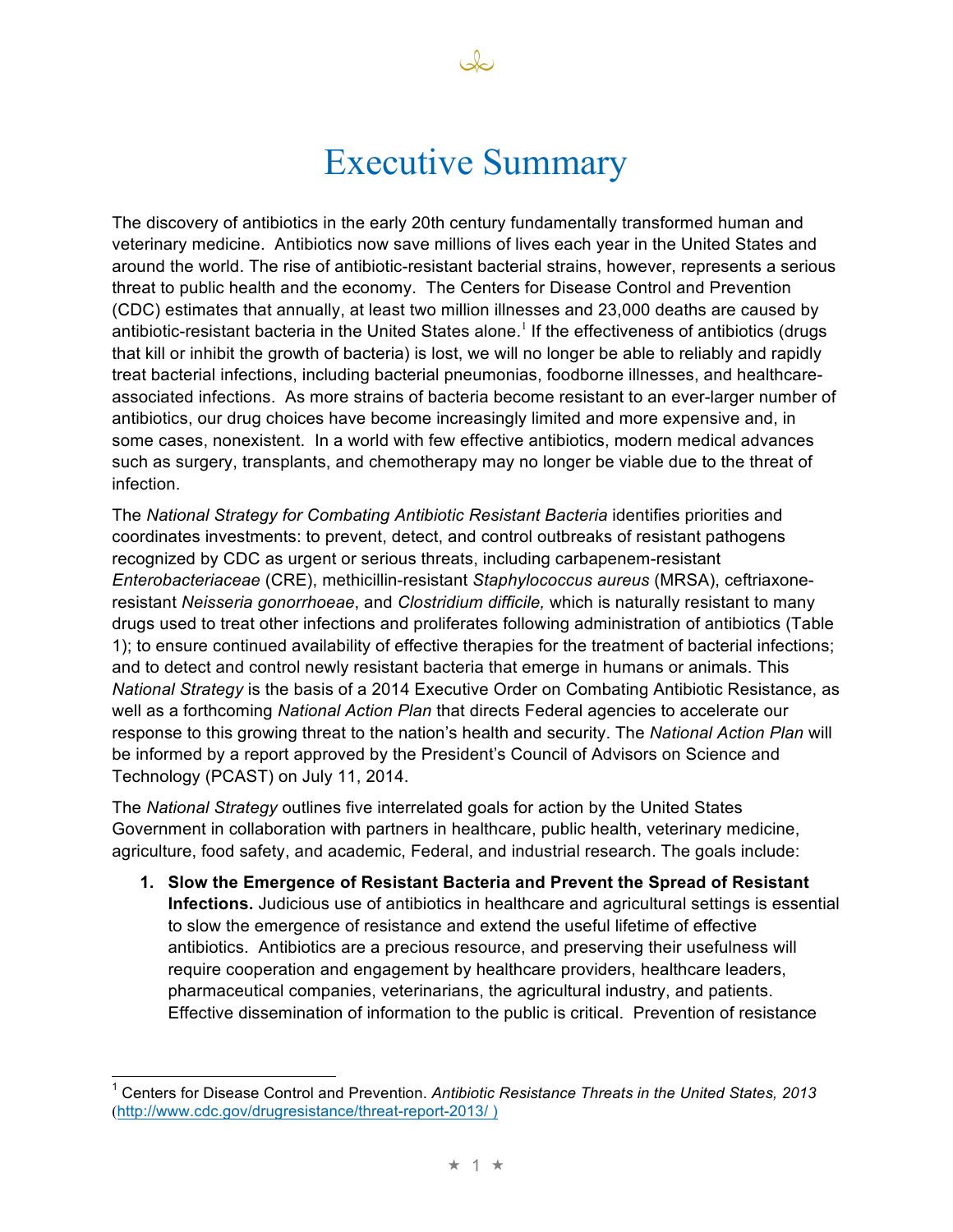also requires rapid detection and control of outbreaks, along with regional efforts to control transmission across community and healthcare settings.

- **2. Strengthen National One-Health Surveillance Efforts to Combat Resistance.** Antibiotic resistance can arise in bacterial pathogens affecting humans, animals, and the environment. Strengthening detection and control of resistance requires the adoption of a "One-Health" approach that promotes integration of public health and veterinary disease, food, and environmental surveillance. Improved detection can be achieved through appropriate data sharing, enhancement, expansion, and coordination of existing surveillance systems, and creation of a regional laboratory network that provides a standardized platform for resistance testing and advanced capacity for genetic characterization of bacteria including whole genome sequencing.
- **3. Advance Development and Use of Rapid and Innovative Diagnostic Tests for Identification and Characterization of Resistant Bacteria.** Today, researchers are taking advantage of new technologies to develop rapid "point-of-need" tests that can be used during a healthcare visit to distinguish between viral and bacterial infections and identify bacterial drug susceptibilities—an innovation that could significantly reduce unnecessary antibiotic use. The availability of new rapid diagnostic tests, combined with ongoing use of culture-based assays to identify new resistance mechanisms, will advance the detection and control of resistant bacteria, including the priority pathogens listed in Table 1.
- **4. Accelerate Basic and Applied Research and Development for New Antibiotics, Other Therapeutics, and Vaccines.** Antibiotics that lose their effectiveness for treating human disease through antibiotic resistance must be replaced with new drugs. Alternatives to antibiotics are also needed in agriculture and veterinary medicine. The advancement of drug development requires intensified efforts to boost basic scientific research, facilitate clinical trials of new antibiotics, attract greater private investment, and increase the number of antibiotic drug candidates in the drug-development pipeline. We must also promote the development of other tools to combat resistance, including new and next-generation antibiotics, vaccines, additional therapeutics, and diagnostics.
- **5. Improve International Collaboration and Capacities for Antibiotic Resistance Prevention, Surveillance, Control, and Antibiotic Research and Development.** Recognized by G8 Science Ministers in 2013 as "a major health security challenge of the  $21<sup>st</sup>$  century," antibiotic resistance is a global problem that requires global solutions. The United States will work in concert with the World Health Organization (WHO), the Food and Agriculture Organization of the United Nations (FAO), the World Organization for Animal Health (OIE), ministries of health and agriculture, and other domestic and international stakeholders to strengthen national and international capacities to detect, monitor, analyze, report and characterize antibiotic resistance; provide resources and incentives to spur the development of therapeutics and diagnostics for use in humans and animals; and strengthen regional networks and global partnerships that help prevent and control the emergence and spread of resistance. The United States will support the development of the WHO *Global Action Plan* to address antimicrobial resistance, strengthen cooperation under the European Union-United States Trans-Atlantic Task Force on Antimicrobial Resistance, promote antibiotic resistance as an international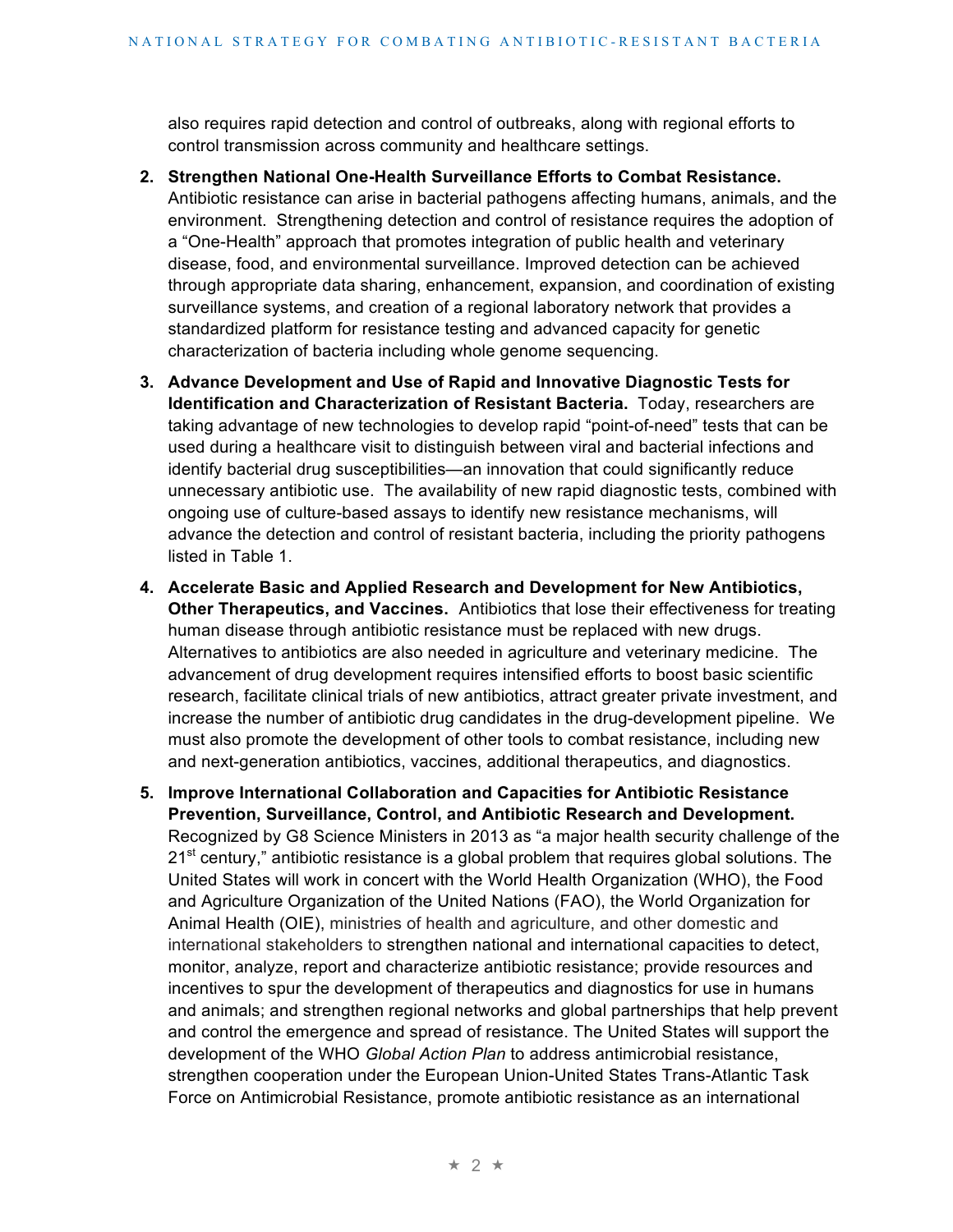health priority, and mobilize resources for global activities through multilateral venues such as the Global Health Security Agenda.

Taken together, implementation of specific objectives provided under each goal (Table 2) will help reduce the incidence of the priority pathogens listed in Table 1. National targets for reducing serious and urgent threats by 2020 are provided in Table 3.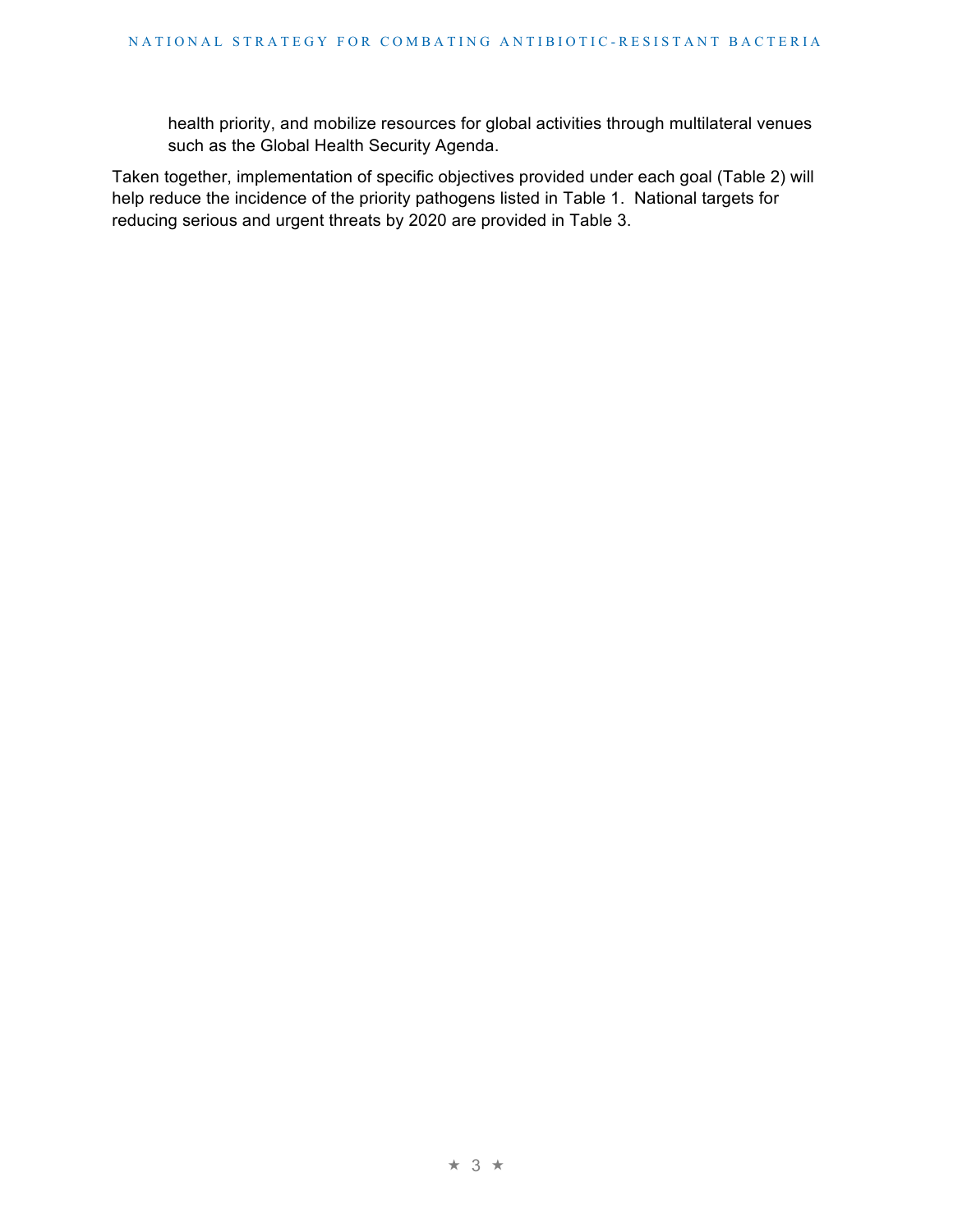# Introduction

*"Every day we don't act to better protect antibiotics will make it harder and more expensive to address drug resistance in the future. Drug resistance can undermine both our ability to fight infectious diseases and much of modern medicine. Patients undergoing chemotherapy for cancer, dialysis for renal failure, and increasingly common treatments for diseases such as arthritis depend on antibiotics so common infectious complications can be treated effectively."*

– Dr. Tom Frieden, MD, MPH, Director U.S. Centers for Disease Control and Prevention

The discovery of antibiotics in the early 20th century fundamentally transformed human and veterinary medicine. Antibiotics now save millions of lives each year in the United States and around the world. The rise of antibiotic-resistant bacterial strains, however, represents a serious threat to public health and the economy. The CDC estimates that annually at least two million illnesses and 23,000 deaths are caused by antibiotic-resistant bacteria in the United States alone $<sup>1</sup>$ </sup>

As more strains of bacteria become resistant to an ever-larger number of antibiotics, our drug choices will become increasingly limited and expensive and, in some cases, nonexistent. If this trend continues unchecked, a wide range of modern medical procedures, from basic dental care to organ transplants, likely would be accompanied by a much greater risk of developing a difficult-to-treat or untreatable antibiotic infection. The safety of many modern medical procedures is dependent on the ability to treat bacterial infections that can arise as posttreatment complications.

**Scope of the** *National Strategy:* "Antibiotic resistance" results from mutations or acquisition of new genes in bacteria that reduce or eliminate the effectiveness of antibiotics. "Antimicrobial resistance" is a broader term that encompasses resistance to drugs to treat infections caused by many different types of pathogens, including bacteria, viruses (e.g., influenza and the human immunodeficiency virus (HIV), parasites (e.g., the parasitic protozoan that causes malaria), and fungi (e.g., *Candida spp.*). While all of these pathogens are dangerous to human health, this *Strategy* focuses on resistance in bacteria that presents a serious or urgent threat to public health.

### **Guiding Principles**

Our approach to combating the emergence and spread of antibiotic resistant bacteria takes into consideration goals and objectives (Table 2) including the following:

• Misuse and over-use of antibiotics in healthcare and food production continue to hasten the development of bacterial drug resistance, leading to loss of efficacy of existing antibiotics;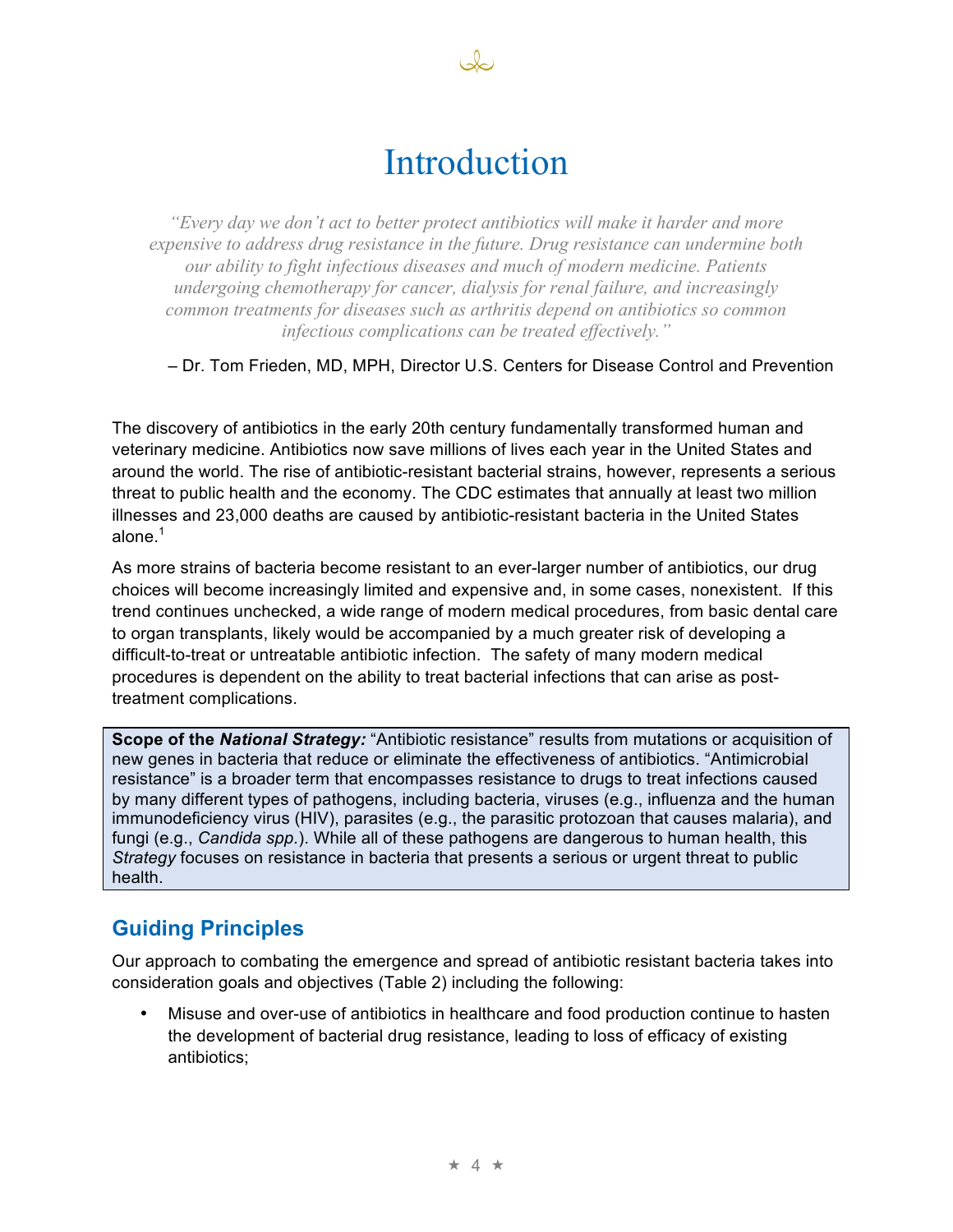- Detecting and controlling antibiotic resistance requires the adoption of a "One-Health" approach to disease surveillance that recognizes that resistance can arise in humans, animals, and the environment;
- Implementation of evidence-based infection control practices can prevent the spread of resistant pathogens;
- Interventions are necessary to accelerate private sector investment in the development of therapeutics to treat bacterial infections because current private sector interest in antibiotic development is limited;
- There are opportunities to use innovations and new technologies—including wholegenome sequencing, metagenomics, and bioinformatic approaches—to develop nextgeneration tools to strengthen human and animal health, including:
	- Point-of-need diagnostic tests to distinguish rapidly between bacterial and viral infections as well as identify bacterial drug susceptibilities
	- New antibiotics and other therapies that provide much needed treatment options for those infected with resistant bacterial strains;
- Antibiotic resistance is a global health problem that requires international attention and collaboration, because bacteria do not recognize borders.

### **Goals and Objectives**

With these principles in mind, the *Strategy* lays out five interrelated goals that guide collaborative action by the U.S. Government in partnership with foreign governments, individuals, and organizations aiming to strengthen healthcare, public health, veterinary medicine, agriculture, food safety, and research and manufacturing. Those goals include:

- **1.** Slow the emergence of resistant bacteria and prevent the spread of resistant infections;
- **2.** Strengthen national One-Health surveillance efforts to combat resistance;
- **3.** Advance development and use of rapid and innovative diagnostic tests for identification and characterization of resistant bacteria;
- **4.** Accelerate basic and applied research and development for new antibiotics, other therapeutics, and vaccines; and
- **5.** Improve international collaboration and capacities for antibiotic-resistance prevention, surveillance, control, and antibiotic research and development

Taken together, implementation of specific objectives provided under each goal will help reduce the incidence of the priority pathogens listed in Table 1. National targets for reducing serious and urgent threats by 2020 are provided in Table 3.

Development and implementation of the *National Strategy* also supports World Health Assembly (WHA) resolution 67.25 (Antimicrobial Resistance), which was endorsed in May 2014 and urges countries to develop and finance national plans and strategies and take urgent action at the national, regional, and local levels to combat resistance. The resolution specifically calls on WHA Member States to develop practical and feasible approaches to extend the lifespan of drugs, strengthen pharmaceutical management systems and laboratory infrastructure, develop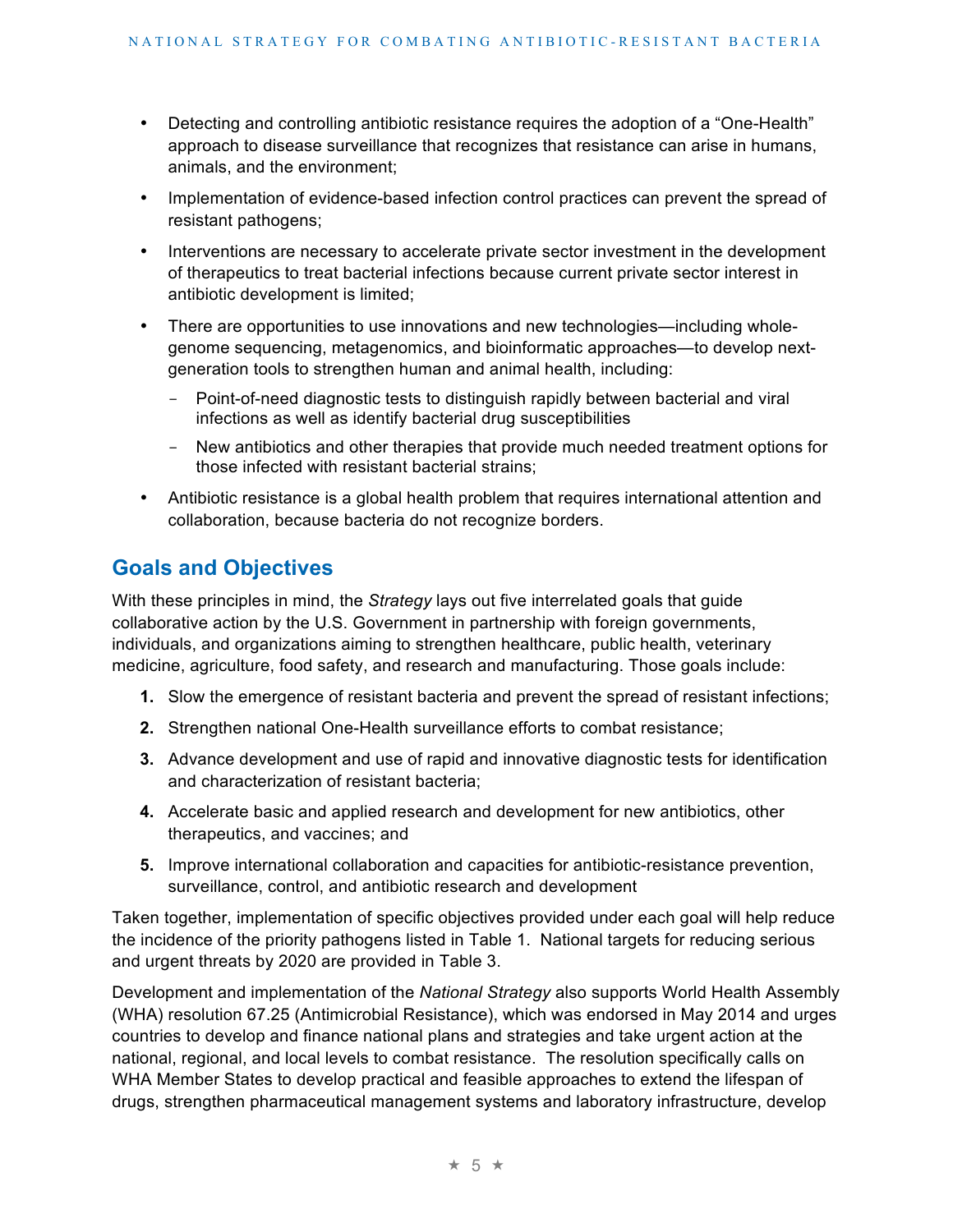effective surveillance systems, and encourage the development of new diagnostics, drugs, and treatment options.

### **Development of the Strategy**

In December 2013, the President directed the National Security Council (NSC) and the Office of Science and Technology Policy (OSTP) to assess the current and growing threat of antibiotic resistance and develop a multi-sectoral plan to combat resistant bacteria. NSC and OSTP established an interagency policy committee to review past and current Federal efforts to address antibiotic resistance. The committee— which included representatives from the Department of Health and Human Services (HHS), the Department of Agriculture (USDA), the Departments of Homeland Security (DHS), State, Defense (DOD), Veterans Affairs (VA), the U.S. Agency for International Development (USAID), and the Environmental Protection Agency (EPA)—suggested practical, evidence-based ways to enhance antibiotic stewardship, strengthen surveillance for antibiotic resistance and use, advance the development of new diagnostics, antibiotics, and novel therapies, and accelerate research and innovation. The results of the review provided the basis for this *National Strategy.*

### **Partnerships and Implementation**

The *National Strategy for Combating Antibiotic-Resistant Bacteria* will be implemented in accordance with a forthcoming *National Action Plan*, which will detail specific steps and milestones for achieving the *Strategy*'s goals and objectives along with metrics for measuring progress. The *National Action Plan* will also address recommendations made in the PCAST *Report to the President on Combating Antibiotic Resistance.* 

Implementation of the *National Action Plan* will require the sustained, coordinated, and complementary efforts of individuals and groups around the world, including many who will contribute to its development. These include public and private sector partners, healthcare providers, healthcare leaders, veterinarians, agriculture industry leaders, manufacturers, policymakers, and patients. All of us who depend on antibiotics must join in a common effort to detect, stop, and prevent the emergence and spread of resistant bacteria.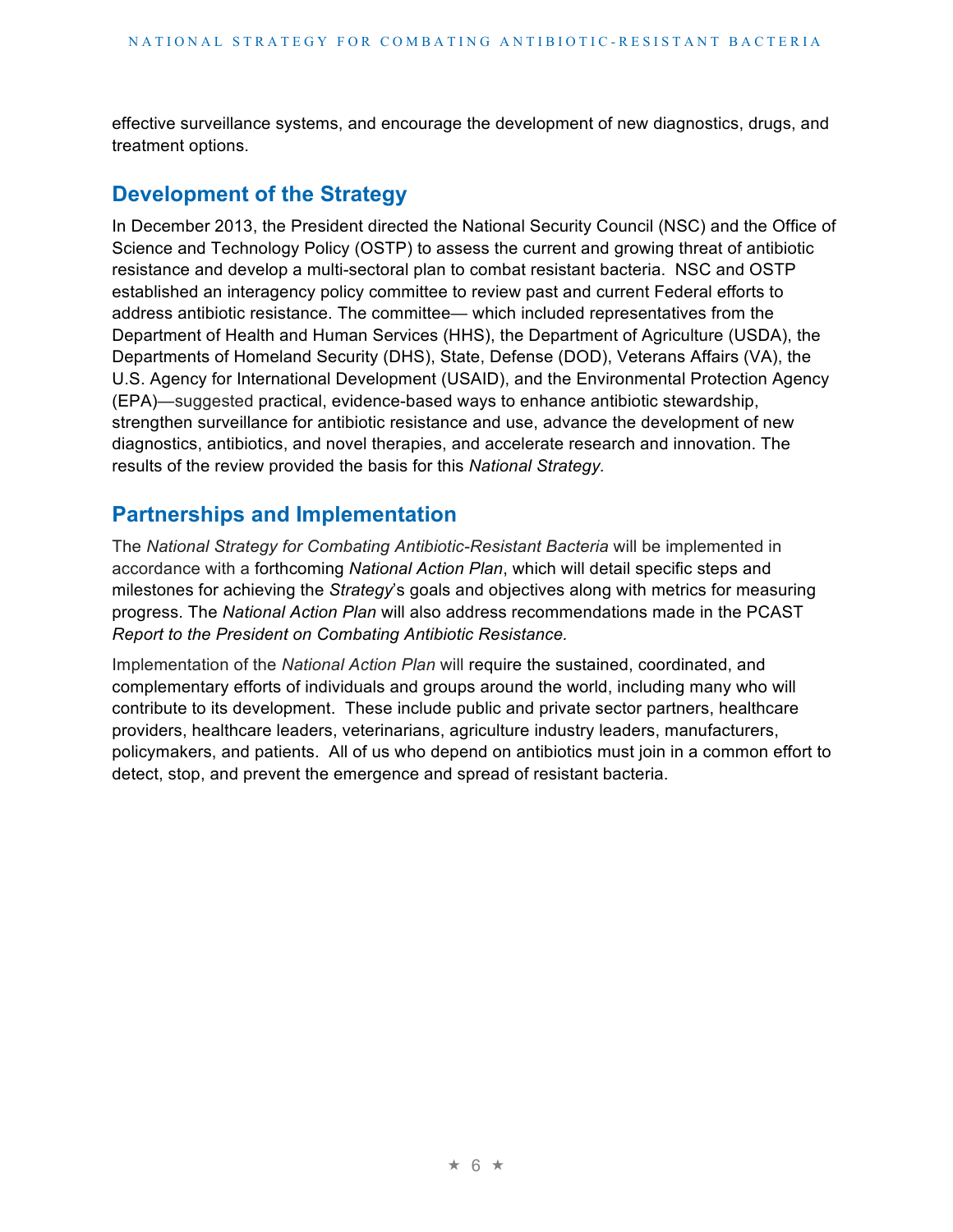## $G$  $O$  $A$  $I$ .  $1$  $\cdot$

## Slow the Development of Resistant Bacteria and Prevent the Spread of Resistant Infections

### **The Opportunity**

Judicious use of antibiotics is essential to slow the development of resistance, prevent outbreaks of untreatable infections, and extend the useful lifetime of our most urgently needed antibiotics. At the present time, however, one-third to one-half of all antibiotics used in inpatient and outpatient settings are either unnecessary or incorrectly prescribed.<sup>2</sup> The misuse and overuse of antibiotics not only facilitates the emergence of drug-resistant bacteria, but also exposes patients to needless risk for adverse effects.

Fortunately, a growing body of evidence demonstrates that programs dedicated to improving antibiotic use, known as "antibiotic stewardship" programs, can help slow the emergence of resistance while optimizing treatment and minimizing costs. These programs help providers prescribe the right antibiotic for the right amount of time and prevent prescription of antibiotics for non-bacterial infections. It is imperative that such programs become a routine and robust component of healthcare delivery in the United States. To ensure success, improved data collection systems to monitor improvements in antibiotic usage must also be developed (*see also* Goal 2). Antibiotic stewardship is also needed in agricultural settings because bacteria associated with livestock may contribute to the development of resistance to drugs used in humans. In December 2013, the Food and Drug Administration (FDA) issued *Guidance for Industry* (GFI) #213,<sup>3</sup> which outlines voluntary measures to limit use of medically important antibiotics in livestock.

In addition to slowing the emergence of resistance, it is also critical to prevent transmission of bacteria-causing infections that are resistant to treatment across community and healthcare settings. Outbreaks can be prevented through regional efforts to rapidly detect and control infections that are hard to treat, and also through prompt communications regarding the management and transfer of infected patients within and between healthcare facilities. These interventions, which can be implemented nationally, will be supported by enhanced surveillance activities (Goal 2) that facilitate targeting the most important threats (see Table 1).

### **Objectives**

**1.1 Implement public health programs and reporting policies that advance antibioticresistance prevention and foster antibiotic stewardship in healthcare settings and the community.**

 $2$  Centers for Disease Control and Prevention. Antibiotic Resistance Threats in the United States, 2013 (http://www.cdc.gov/drugresistance/threat-report-2013/); and Vital Signs: Improving Antibiotic Use Among<br>Hospitalized Patients. MMWR March 7, 2014 / 63(09); 194-200.

 $3$  FDA Guidance for Industry #213 may be accessed at: http://www.fda.gov/downloads/animalveterinary/ guidancecomplianceenforcement/guidanceforindustry/ucm299624.pdf.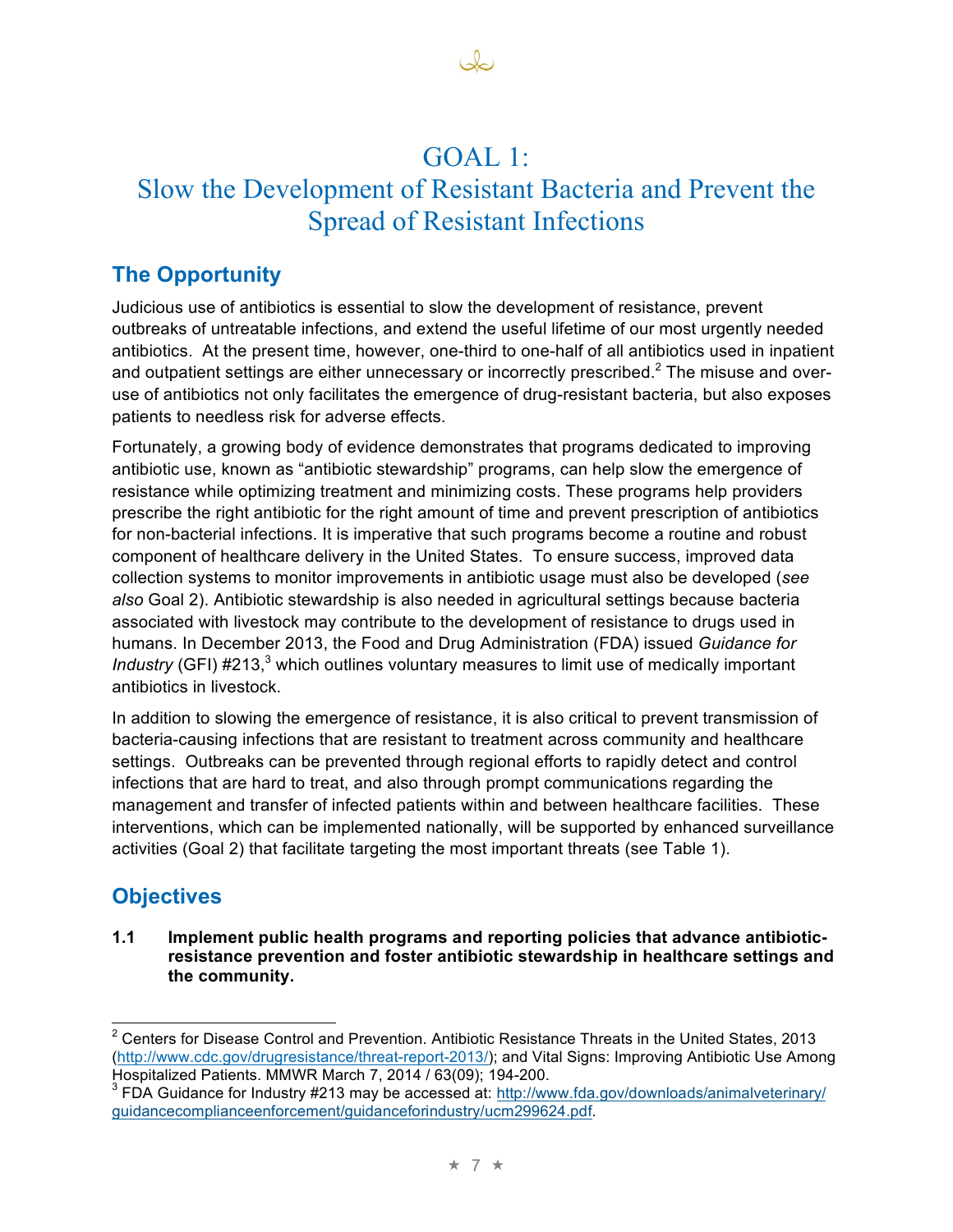Implementation steps include working with healthcare facilities, community and professional organizations, state and local health departments, and other partners to:

i. A.Strengthen antibiotic stewardship in inpatient, outpatient, and long-term care settings by expanding existing programs, developing new ones, and monitoring progress and efficacy.

B. Strengthen educational programs such as *Get Smart: Know When Antibiotics Work*, 4 which inform physicians, agricultural workers, and members of the public about good antibiotic stewardship.

- ii. Expand collaborative efforts by groups of healthcare facilities that focus on preventing the spread of antibiotic resistant bacteria that pose a serious threat to public health (see Table 1).
- iii. Implement annual reporting of antibiotic use in inpatient and outpatient settings and identify geographic variations and/or variations at the provider and/or patient level that can help guide interventions.
- iv. Develop and pilot new interventions to address geographic, socio-cultural, policy, economic, and clinical drivers of the emergence and spread of antibiotic resistance and misuse or over-use of antibiotics.
- v. Streamline the regulatory processes for updating and approving antibiotic susceptibility testing devices, as appropriate, so that clinicians receive up-to-date interpretive criteria to guide antibacterial drug selection.

#### **1.2 Eliminate the use of medically important<sup>5</sup> antibiotics for growth promotion in animals and bring other in-feed uses of antibiotics, for treatment and disease control and prevention of disease, under veterinary oversight.**

Implementation steps include working with veterinary organizations, producers, producer organizations, the animal feed industry, the veterinary pharmaceutical industry, and other partners to:

- i. Implement FDA Guidance for Industry #213 to eliminate the use of medically important antibiotics for growth promotion in animals and bring other therapeutic uses of medically important antibiotics under veterinary oversight. FDA should evaluate the adoption of the proposed changes under Guidance #213 during the three-year implementation period and take further action as appropriate.
- ii. Assess progress toward eliminating the use of medically important antibiotics for growth promotion in food-producing animals through enhanced data collection on antibiotic sales and use.
- iii. Develop and implement educational outreach efforts to ensure that veterinarians and animal producers receive information and training to support implementation of these changes.

 $4$  Examples of educational programs on antibiotic stewardship include: Get Smart: Know When Antibiotics Work (www.cdc.gov/getsmart); Get Smart for Healthcare

<sup>(</sup>http://www.cdc.gov/getsmart/healthcare/index.html); and Get Smart: Know When Antibiotics Work on the Farm (http://www.cdc.gov/narms/get-smart.html).<br><sup>5</sup> http://www.fda.gov/downloads/AnimalVeterinary/GuidanceComplianceEnforcement/GuidanceforIndustry

<sup>/</sup>UCM299624.pdf (p. 5).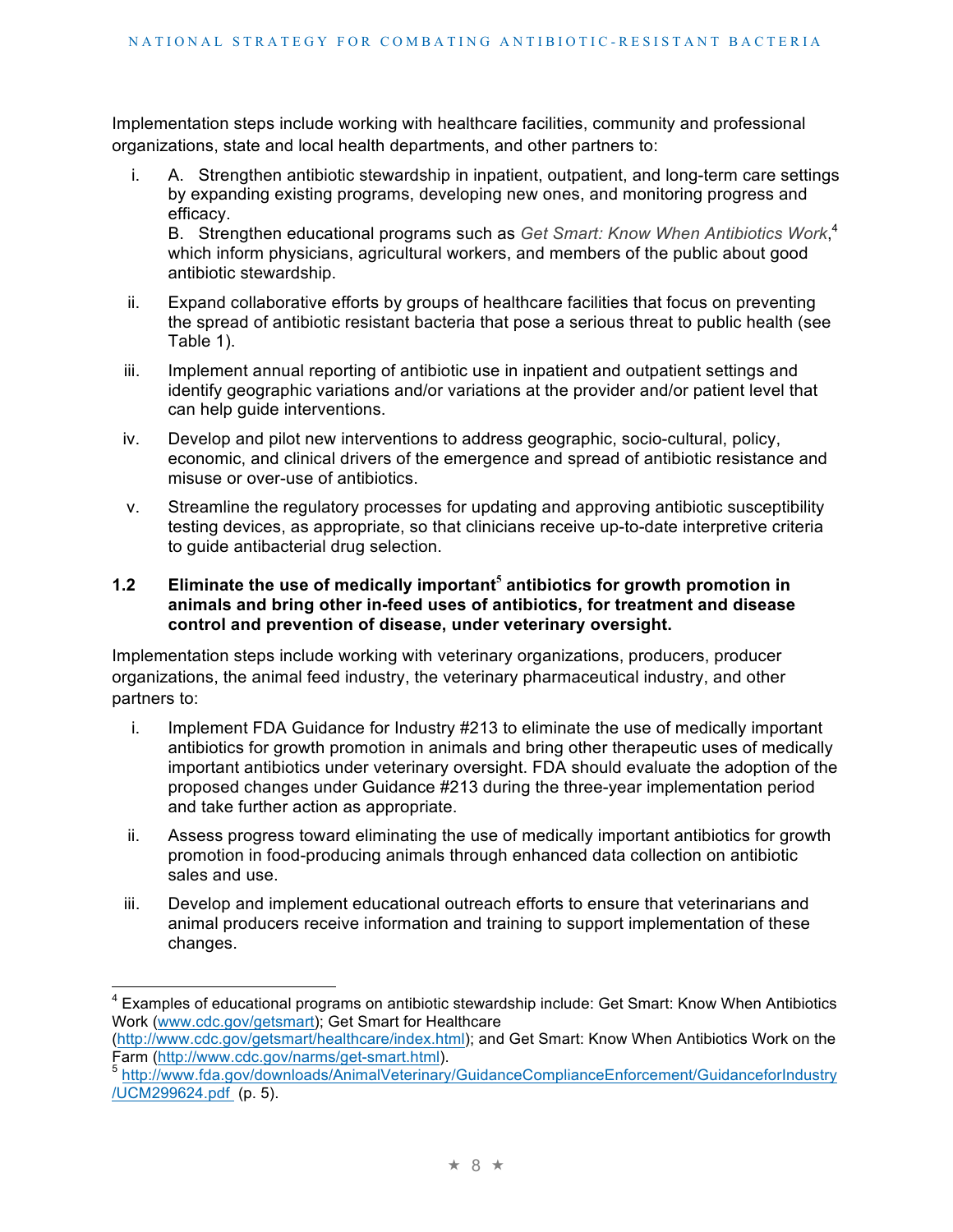iv. Optimize public awareness about the progress toward eliminating the use of medically important antibiotics for animal growth promotion.

#### **1.3 Identify and implement measures to foster stewardship of antibiotics in animals.**

Implementation steps include working with veterinary organizations, animal producer organizations, and other partners to:

- i. Develop, implement, and measure the effectiveness of evidence-based educational outreach to veterinarians and animal producers to advance antibiotic stewardship and judicious use of antibiotics in agricultural settings.
- ii. Foster collaborations and public-private partnerships with public health, pharmaceutical, and agricultural stakeholders to facilitate identification and implementation of interventions (e.g., good husbandry practices) to reduce the spread of antibiotic resistance.
- iii. Identify, develop, and revise key agricultural practices that allow timely and effective implementation of interventions that improve animal health and efficient production.
- iv. Develop appropriate metrics to gauge the success of stewardship efforts and guide their continued evolution and optimization.

### **Anticipated Outcomes**

 $\overline{a}$ 

Federal agencies will meet these objectives in cooperation with the private sector and other stakeholders to meet the following benchmarks by 2020:

- All States, the District of Columbia, and Puerto Rico will have:
	- Implemented antibiotic stewardship activities in human healthcare delivery settings.
	- Established or enhanced regional efforts to reduce transmission of antibioticresistant pathogens and improve appropriate antibiotic use in healthcare facilities across the continuum of care (e.g., acute care, long term care, and outpatient care).
- HHS, DOD, and VA will review existing regulations and propose new regulations and other actions, as appropriate, which require hospitals and other inpatient healthcare delivery facilities to implement robust antibiotic stewardship programs that adhere to best practices, such as those defined by the CDC's Core Elements of Hospital Antibiotic Stewardship Programs.<sup>6</sup>
- At least 95% of eligible hospitals will report antibiotic use data to the National Healthcare Safety Network (NHSN).
- Inappropriate inpatient antibiotic use for monitored conditions/agents will be reduced by 20% from 2014 levels.
- Inappropriate outpatient antibiotic use for monitored conditions/agents will be reduced by 50% from 2010 levels.
- Eliminate the use of medically important antibiotics for growth promotion in animals.

<sup>6</sup> The CDC's Core Elements of Hospital Antibiotic Stewardship Programs may be accessed at: http://www.cdc.gov/getsmart/healthcare/implementation/core-elements.html.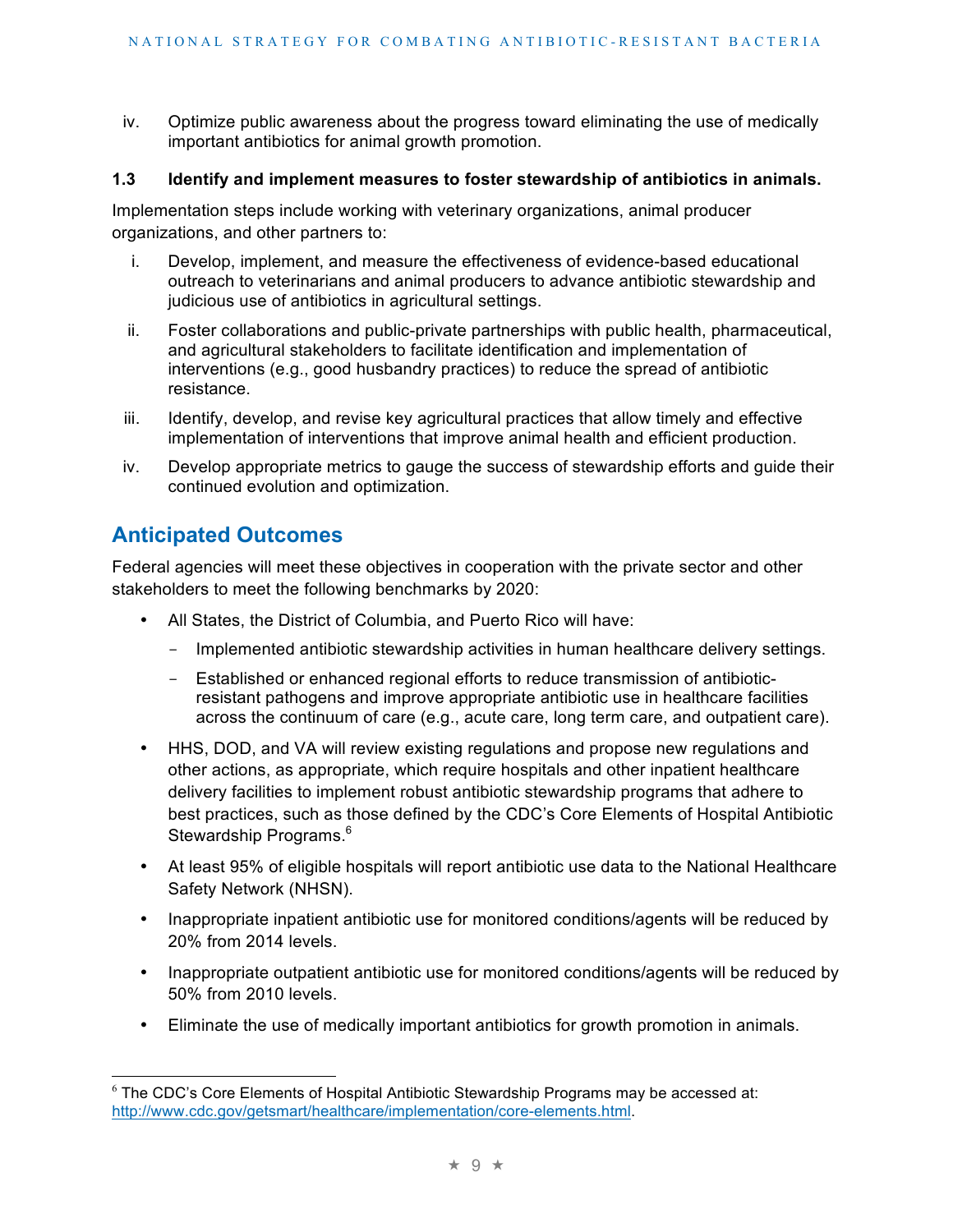- Use of medically important antibiotics in food-producing animals will require veterinary oversight.
- Research efforts will generate validated alternatives to traditional uses of antibiotics, such as changes to health and other management practices, to reduce the need for antibiotics for prevention and treatment of animal diseases.
- The Department of Health and Human Service's Agency for Healthcare Research & Quality and CDC will expand its focus on research and evaluation to develop improved methods and approaches for combating antibiotic resistance and conducting antibiotic stewardship.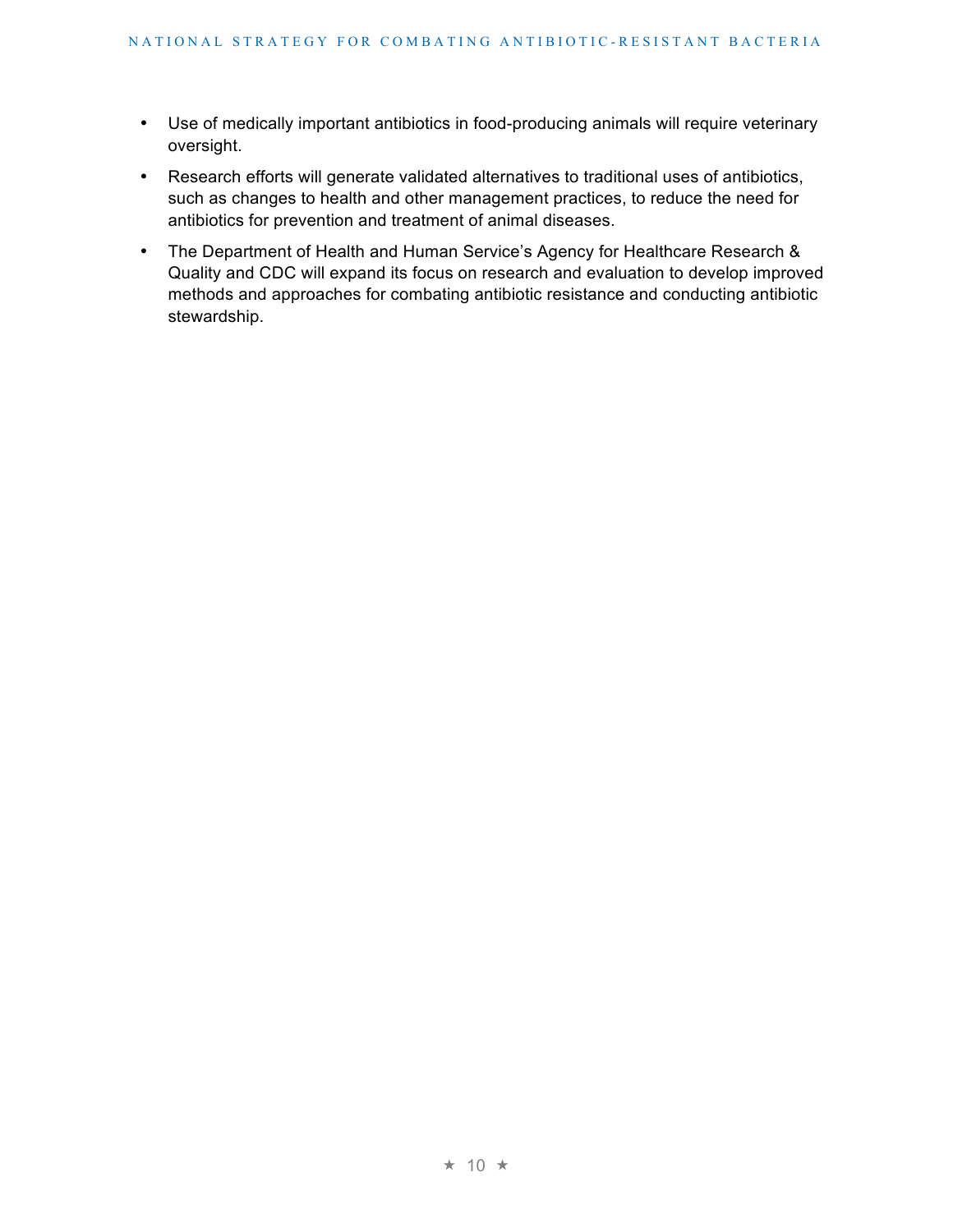## $GOAL 2$ Strengthen National One-Health Surveillance Efforts to Combat Resistance

### **The Opportunity**

Collection and analysis of data on antibiotic resistance is an important component of biosurveillance, the process of "gathering, integrating, interpreting, and communicating essential information related to all-hazards threats or disease activity affecting human, animal, or plant health<sup>"7</sup> to improve outbreak detection and support decision-making. By linking human, animal, and plant health, this definition recognizes the importance of the *One-Health* approach to addressing emerging infectious diseases, an approach that emphasizes that the health of humans is connected to the health of animals and their shared environment.

Improved detection of resistant bacteria can be achieved through enhancements and expansion of existing surveillance systems that monitor resistance in healthcare settings (such as the National Healthcare Safety Network [NHSN]), in agricultural settings (such as the National Antimicrobial Resistance Monitoring System [NARMS]), and across healthcare and community settings (such as the Emerging Infections Program [EIP]). Enhancements include providing incentives for healthcare-facility reporting, advancing automatic capture of electronic data from healthcare facilities and clinical laboratories, including more diverse patient and community venues as reporting sites, and expanding the sampling of bacterial specimens from agricultural settings. Taken together, improvements to NHSN, EIP, and NARMS will enhance detection of emerging threats in humans and animals, speed outbreak response, and identify populations at greatest medical risk. Moreover, experience with NHSN has shown that reporting also leads to better prevention (Goal 1), because hospitals and state and local health departments use NHSN data to guide local action to interrupt the spread of resistant infections.

To be most useful, the data reported to these systems must be accurate and complete. For that reason, laboratories that test (and report on) resistant bacteria should be linked into a regional network that promotes the use of new technologies and diagnostics (see also Goal 3). The regional network will provide a standardized testing and reporting platform for antibiotic resistance, as well as advanced capacity for genetic characterization of bacteria with rare or unknown resistance mechanisms. These laboratories will serve as a resource that helps healthcare facilities and regional prevention programs investigate outbreaks, quantify the magnitude of resistance problems, and promote accurate testing practices at clinical laboratories. The laboratories that participate in the network will also help establish a national specimen repository for resistant bacteria and a national database of their DNA sequences.

Special investments are required to strengthen surveillance for antibiotic resistance among food animals and foods-of-animal-origin. Expanded capacity for testing, reporting, and data-sharing in veterinary and food safety laboratories will ensure early warning of the emergence of resistance in zoonotic and animal pathogens and enable officials to monitor the preventive impact of the FDA *Guidance for Industry* (GFI) #213 (see Goal 1). Efforts to monitor drug

 $<sup>7</sup>$  See:</sup>

http://www.whitehouse.gov/sites/default/files/National\_Strategy\_for\_Biosurveillance\_July\_2012.pdf.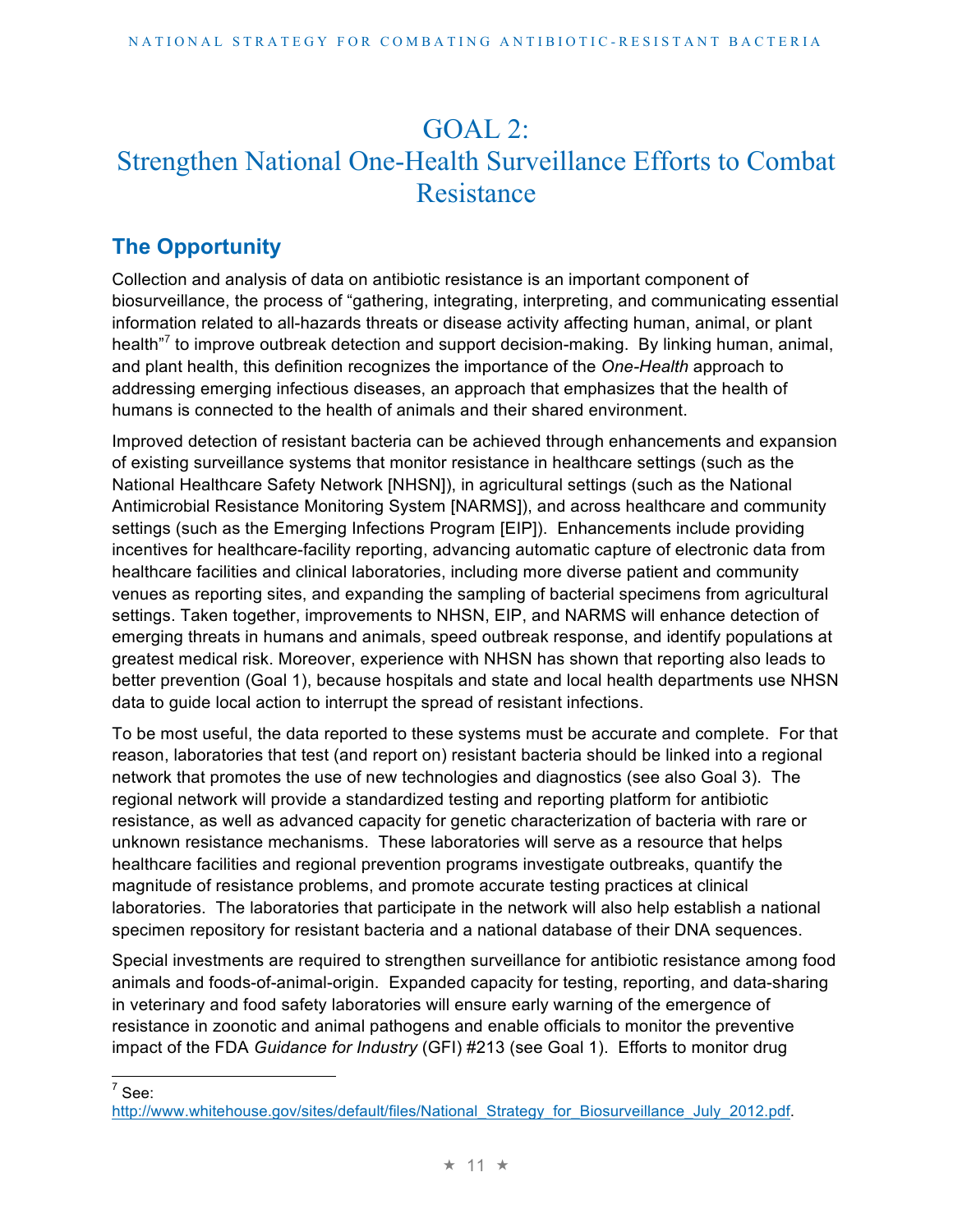resistance patterns in food-producing animals, as well as collection of information on antibiotic drugs sold and distributed for use in food-producing animals, can build on or supplement NARMS, which tracks trends related to antibiotic resistance in food-producing animals, retail meats, and humans.

### **Objectives**

#### **2.1 Create a regional laboratory network to strengthen national capacity to detect resistant bacterial strains and create a specimen repository to facilitate development and evaluation of diagnostic tests and treatments.**

Implementation steps include working with healthcare facilities, state and local health departments, clinical laboratories, and many other partners to:

- i. Create a regional laboratory network that uses standardized testing platforms to:
	- Expand the availability of reference testing services.
	- Characterize emerging resistance patterns and bacterial strains obtained from outbreaks and other sources.
	- Facilitate rapid data analysis and dissemination of information.
- ii. Link data generated by the regional laboratory network to:
	- Existing public health surveillance networks so that antimicrobial susceptibility testing (AST) data are immediately available to local, state and federal public health authorities as they detect and investigate outbreaks.
	- Veterinary diagnostic and food safety laboratory databases and/or surveillance systems, as needed.
- iii. Create a repository of resistant bacterial strains and maintain a well curated, reference database that describes the characteristics of these strains. The repository will aid:
	- Biotechnology and pharmaceutical companies that develop new antibiotics, therapeutics, and/or design next-generation tests for diagnosis and susceptibility testing.
	- Diagnostic test developers and regulatory agencies who evaluate these tests.
	- Government facilities, academic labs, and pharmaceutical companies that test antibiotics for clinical effectiveness.
	- Researchers, regulators, and others who assess the effectiveness of interventions to prevent resistance.
	- As part of these efforts, the Department of Defense will maintain a repository of resistant bacterial strains and, as appropriate, will update procedures for specimen collection, storage, and data-sharing.
- iv. Develop and maintain a national sequence database of resistant pathogens.

#### **2.2 Expand and strengthen the national infrastructure for public health surveillance and data reporting and provide incentives for timely reporting of antibiotic resistance and antibiotic use in all healthcare settings.**

Implementation steps include working with governmental and non-governmental partners to: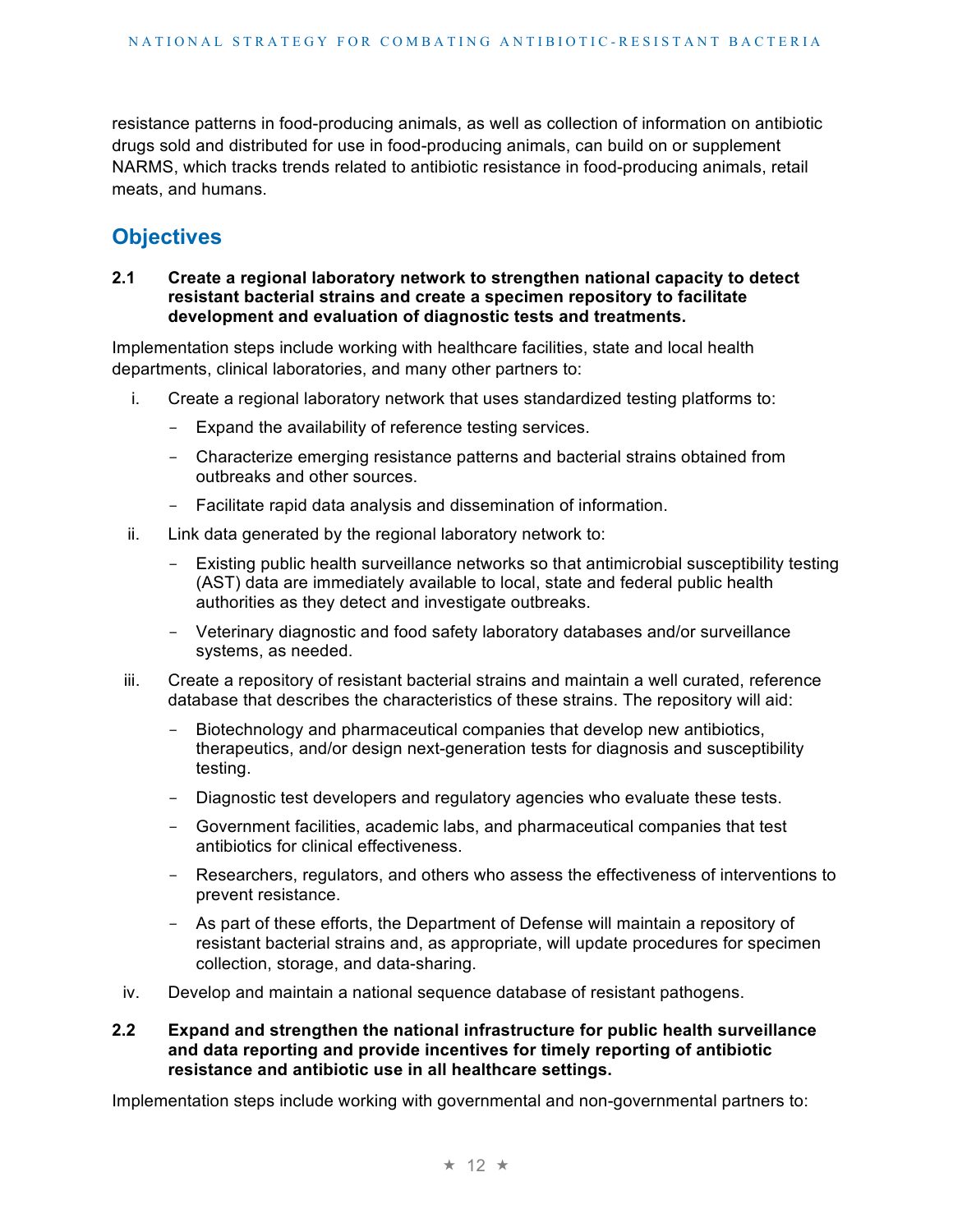- i. Enhance reporting infrastructure and provide incentives for reporting (e.g., requiring reporting of antibiotic resistance data to NHSN as part of the Centers for Medicare and Medicaid [CMS] Hospital Inpatient Quality Reporting Program).
- ii. Add electronic reporting of antimicrobial use and resistance data in a standard file format to the Stage 3 Meaningful Use certification program for electronic health record systems.<sup>8</sup>
- iii. Expand the activities and scope of the Emerging Infections Program (EIP) to include monitoring additional urgent and serious bacterial threats (see Table 1) and evaluating populations at risk across community and healthcare settings.

#### **2.3 Develop, expand, and maintain capacity in state and Federal veterinary and food safety laboratories to conduct standardized antibiotic susceptibility testing and characterize select zoonotic and animal pathogens.**

Implementation steps include working with state and Federal veterinary and food safety laboratories and many other partners to:

- i. Expand and maintain laboratory infrastructure for the identification of select zoonotic and animal health pathogens through the implementation of new diagnostic technologies (see also Goal 3).
- ii. Accelerate and standardize antibiotic susceptibility testing and bacterial characterization for select zoonotic and animal health pathogens, coordinating with appropriate stakeholder groups.
- iii. Enhance communications and identify mechanisms for sharing and reporting antibiotic susceptibility data on select zoonotic and animal health pathogens collected by State and Federal veterinary diagnostic and food safety laboratories. These data should be stored in a centralized repository that can be linked with relevant public health databases, as appropriate, while maintaining source confidentiality.

#### **2.4. Enhance monitoring of antibiotic-resistance patterns, as well as antibiotic sales, usage, and management practices, at multiple points in the production chain from food-animals on-farm, through processing, and retail meat.**

Implementation steps include working with veterinary organizations, animal producer organizations, veterinary and food safety laboratories, and other partners to:

- i. Enhance surveillance of antibiotic resistance in animal and zoonotic pathogens and commensal organisms by strengthening the National Antimicrobial Resistance Monitoring System (NARMS) and leveraging other field- and laboratory-based surveillance systems.
- ii. Enhance collection and reporting of data regarding antibiotic drugs sold and distributed for use in food-producing animals.
- iii. Implement voluntary monitoring of antibiotic use and resistance in pre-harvest settings to provide nationally-representative data while maintaining producer confidentiality.

<sup>&</sup>lt;sup>8</sup> Information on the CMS Meaningful Use program is available at: http://www.cms.gov/Regulations-and-Guidance/Legislation/EHRIncentivePrograms/Meaningful\_Use.html.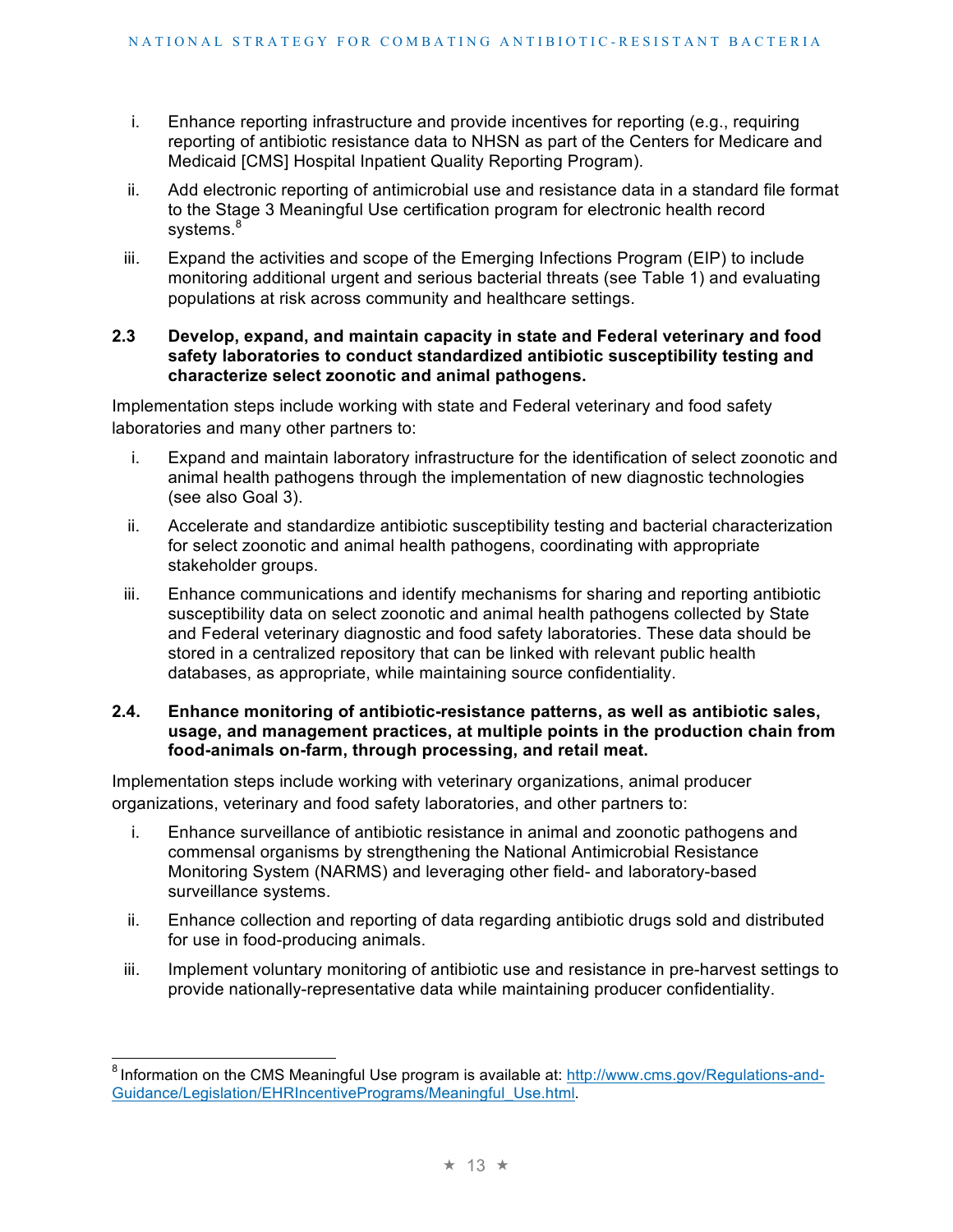iv. Collect quantitative data on antibiotic resistance and management practices along various points at pre-harvest, harvest, and processing, in collaboration with producers and other stakeholders and disseminate information as appropriate.

### **Anticipated Outcomes**

In working towards these objectives with private sector and other stakeholders, Federal agencies will aim to meet the following milestones by 2020:

- Establishment of a regional laboratory network that conducts antibiotic susceptibility testing and other testing to identify outbreaks caused by antibiotic-resistant bacteria and to characterize emerging resistance patterns. The regional laboratory network will participate in international efforts to advance public health communications involving drug resistance (e.g., posting early warning alerts and reporting antibiotic resistance results and trends). See also Goal 5.3.
- Creation of a public electronic portal that will make antibiotic use and resistance data from CDC's monitoring systems publicly available, consistent with the Office Of Management and Budget's Open Data Policy (M 13-13).<sup>9</sup> Optimally, the portal should provide a unified, user-friendly database that facilitates integrated analyses of trends and practices at the state and regional levels.
- Creation of incentives for hospital reporting of data on antibiotic use and resistance to the NHSN, using the NHSN Antimicrobial Use and Resistance (AUR) Module<sup>10</sup> or equivalent update to achieve these reporting targets:
	- At least 95% of eligible hospitals report electronically captured antibiotic resistance data to NHSN.
	- 3,400 acute care hospitals using electronic health records that meet certification criteria for NHSN AUR reporting or successor standard as appropriate.
	- DOD and VA hospitals and long-term care facilities will also use electronic health records that meet certification criteria for AUR reporting or successor standard as appropriate.
- At least twenty veterinary diagnostic laboratories in the National Animal Health Laboratory Network and/or the Veterinary Laboratory Investigation and Response Network (Vet-LIRN) will routinely perform antibiotic susceptibility testing of bacterial strains for which standardized testing methods and data-sharing practices have been established.

 $\frac{9}{10}$  http://www.whitehouse.gov/sites/default/files/omb/memoranda/2013/m-13-13.pdf.<br> $\frac{10}{10}$  Information on the NHSN Antimicrobial Use and Resistance (AUR) Module is available at: http://www.cdc.gov/nhsn/PDFs/pscManual/11pscAURcurrent.pdf.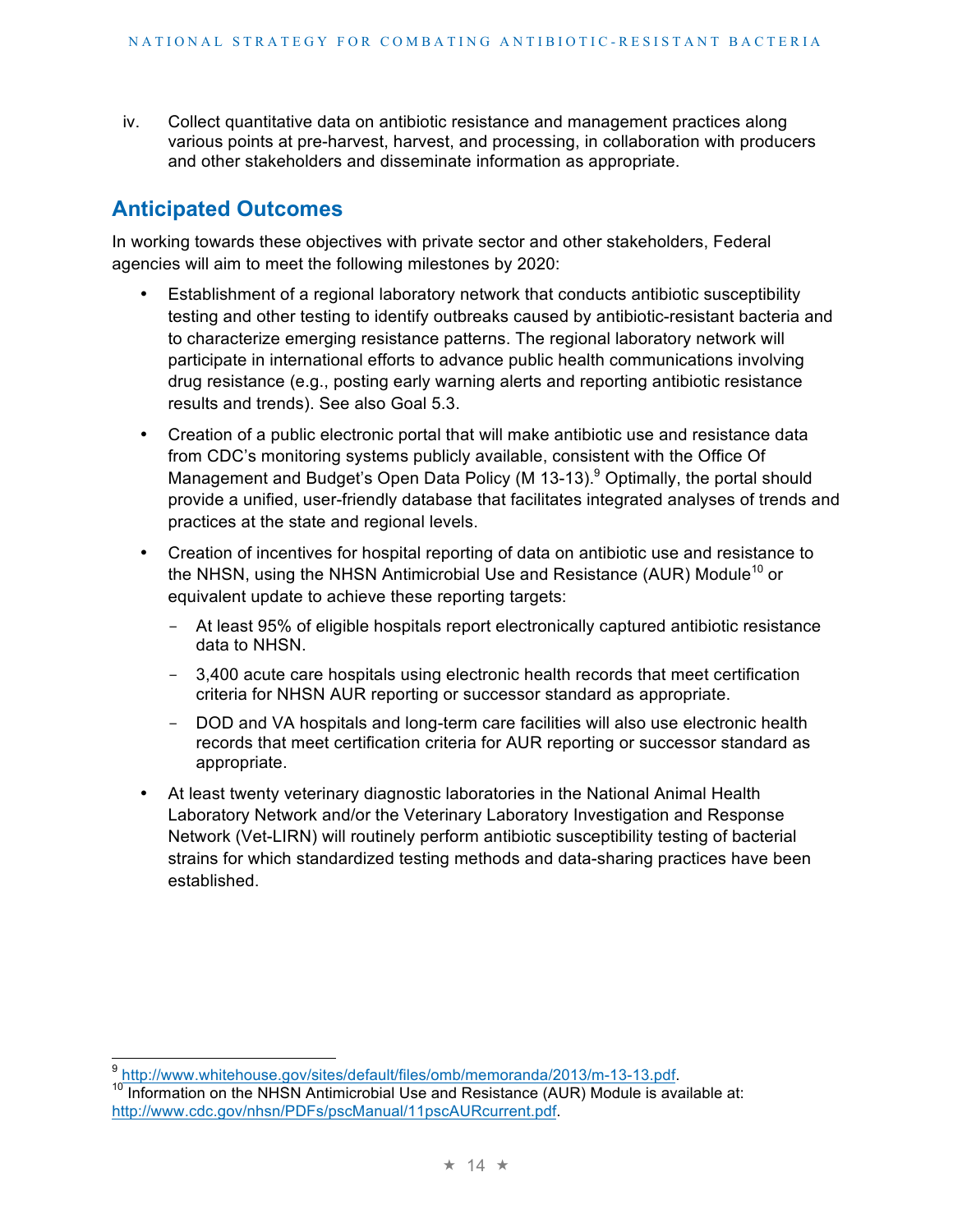## $GOAL 3$ .

## Advance Development and Use of Rapid and Innovative Diagnostic Tests for Identification and Characterization of Resistant Bacteria

## **The Opportunity**

Improved diagnostics for detection of resistant bacteria and characterization of their resistance patterns will help physicians make optimal treatment decisions and help public health officials take action to prevent and control disease.

Presently, most diagnostic tests take 24 to72 hours from specimen collection to results, with culture-based tests to determine antibiotic susceptibility adding additional days to weeks. Thus, treatment decisions are typically required and made before laboratory results are available. As a consequence, patients may be initially treated with antibiotics when none are needed, prescribed an inappropriate antibiotic, or treated with multiple antibiotics when a single antibiotic would have been effective.

However, the technological landscape is changing at a rapid pace. The current trend is moving towards clinical presentation or point-of-need diagnostic tests suitable for use during a healthcare visit because they require only minutes. In the future, widespread availability of pointof-need tests that rapidly distinguish between viral and bacterial infections will significantly reduce unnecessary antibiotic use. In addition, scientists will use knowledge of microbial genetics and the molecular determinants of antibiotic resistance to develop rapid, inexpensive molecular tests that identify not only an infecting pathogen, but also its antibiotic-resistance profile.

The development of rapid diagnostic tests, combined with ongoing use of culture-based tests to identify and investigate new resistance mechanisms, will greatly advance detection, control, and prevention of such threats as carbapenem-resistant Enterobacteriaceae (CRE), ceftriaxoneresistant *N. gonorrhoeae*, Methicillin-resistant *Staphylococcus aureus* (MRSA), and other multidrug-resistant organisms (MDROs) (see Table 1). These tests will help guide outbreak responses, inform efforts to slow the development of resistance (e.g., the Antibiotic Stewardship programs described in Goal 2), and will have profound domestic and global utility.

In addition to supporting research on diagnostics (see Goal 4), the United States Government can help spur development of diagnostics by providing academic and private sector researchers with representative clinical isolates as well as the technical tools to help address issues related to test development and validation, FDA review, and reimbursement.

## **Objectives**

**3.1 Develop and approve new diagnostics, including tests that rapidly distinguish between viral and bacterial pathogens and tests that detect antibiotic resistance that can be implemented in a wide range of settings.**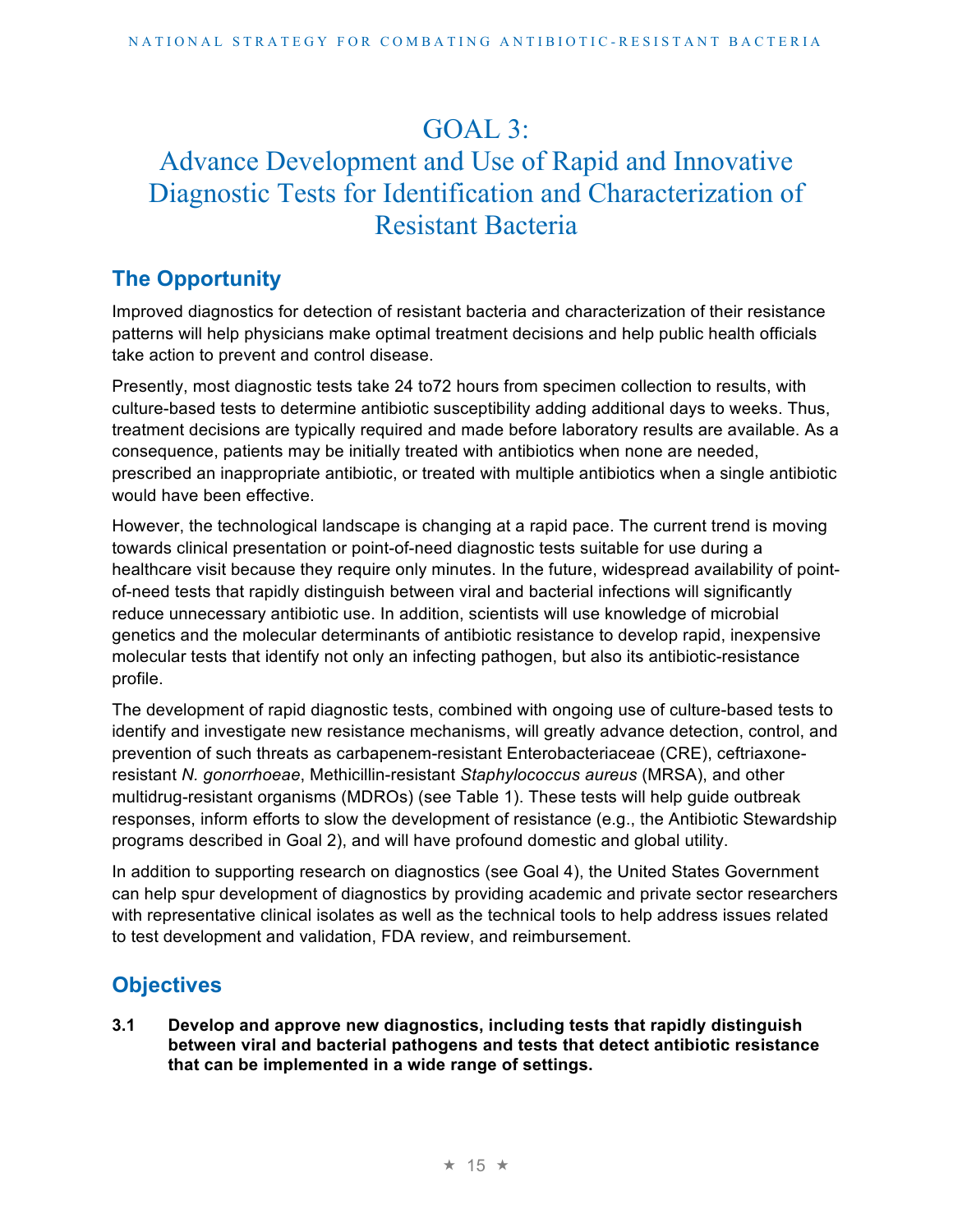United States Government departments and agencies will work with domestic and international partners to develop rapid diagnostic tests that can:

- Identify clinical illnesses that may benefit from treatment with antibiotics.
- Detect invasive bacterial pathogens in blood, cerebrospinal fluid, synovial fluid, and urine.
- Provide information to guide decisions on treatment and control of CRE, *Neisseria gonorrhoeae*, and other multidrug-resistant organisms.
- **3.2 Expand the availability and use of diagnostics to improve treatment of antibioticresistant bacteria, enhance infection control, and facilitate outbreak detection and response in healthcare and community settings.**

### **Anticipated Outcomes**

In working toward these objectives with private sector and other stakeholders, Federal agencies will aim to meet the following benchmarks by 2020:

- Development and dissemination of licensed point-of-need diagnostic tests that distinguish between bacterial and viral infections in 20 minutes or less.
- Validation of diagnostic tests in late-stage clinical trials that determine antibiotic resistance profiles of the 18 bacteria of highest concern (Table 1) in 30 minutes or less.
- Development of well-defined reimbursement policies and incentives to encourage routine use of diagnostics in clinical settings to distinguish between bacterial and viral infections and to ascertain the antibiotic susceptibilities of bacteria.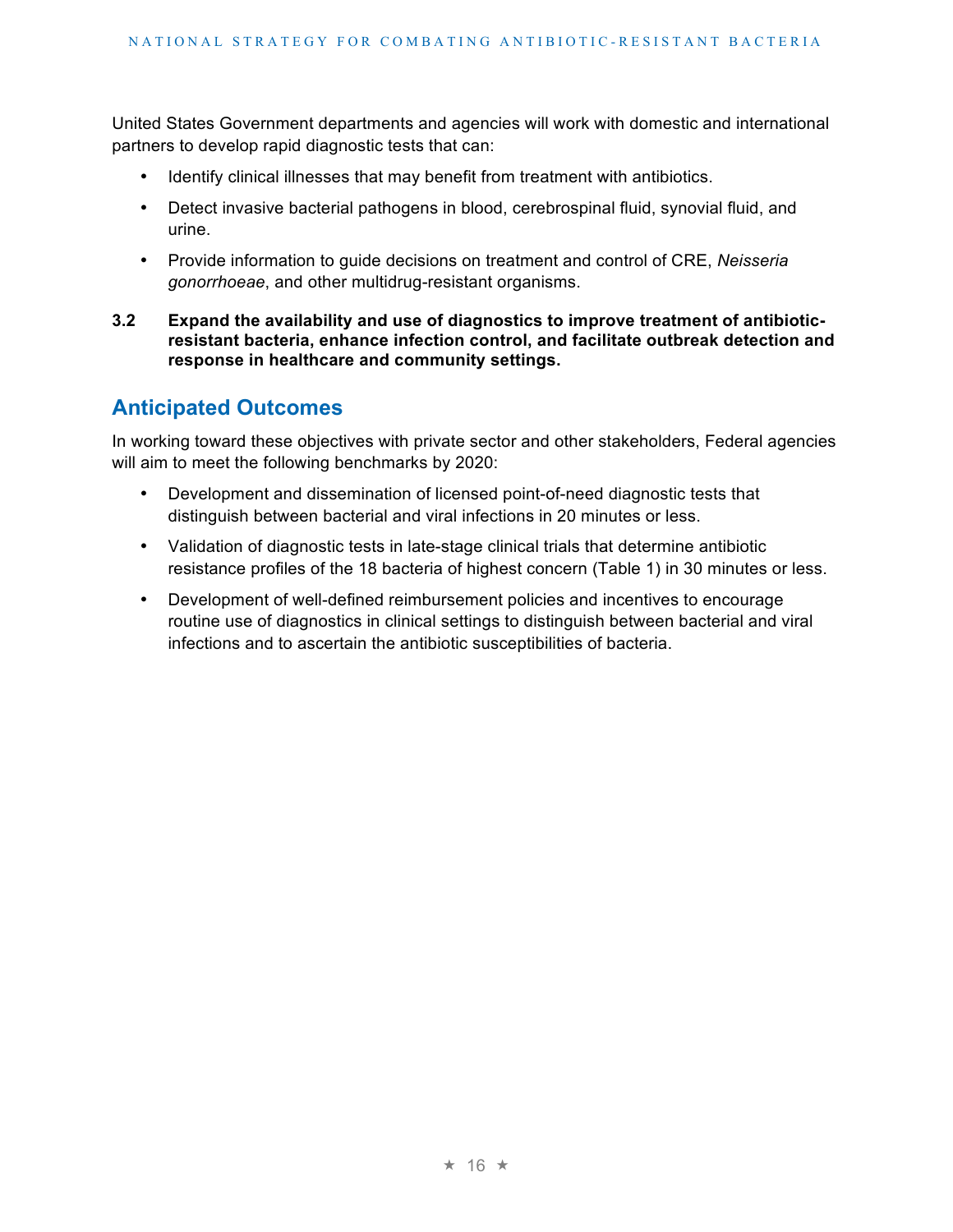## $GOAL4$

## Accelerate Basic and Applied Research and Development for New Antibiotics, Other Therapeutics, and Vaccines

## **The Opportunity**

New therapeutics, vaccines, and diagnostics<sup>11</sup> are urgently needed to combat emerging and reemerging antibiotic-resistant pathogens. In response, the United States Government has accelerated efforts to advance the discovery and development of novel tools to address antibiotic resistance, with special attention to treatment of multidrug-resistant Gram-negative bacteria, such as CRE and *Neisseria gonorrhoeae,* which are of particular concern because of their diverse and rapidly evolving mechanisms of resistance.

Presently, the pipeline of antibiotics in development is inadequate and commercial interest in antibiotic development remains limited. Nevertheless, a cadre of dedicated innovators, many of them supported by Federal funds, are exploring ways to develop new classes of antibiotics as well as new therapies that could potentially replace the use of antibiotics in agriculture and humans. Efforts are focused at identifying and characterizing new drug targets and developing new therapeutic approaches.

Bringing promising antibiotic candidates to market is a major goal of the Biomedical Advanced Research and Development Authority (BARDA), which is working collaboratively with other government agencies to advance innovative research on antibiotic resistance. Examples include hosting research forums to facilitate the creation of public/private partnerships and launching a "biopharmaceutical incubator" that allows academic institutions and start-up companies to explore creative, early-stage research ideas that could lead to development of new antibacterial drugs or therapies.

## **Objectives**

**4.1 Conduct research to enhance understanding of environmental factors that facilitate the development of antibiotic resistance and the spread of resistance genes that are common to animals and humans.**

Implementation steps include working with academic and industry partners to:

- i. Support basic research to utilize powerful new technologies and approaches including systems biology to advance the study of antibiotic resistance and address the special problems posed by resistant Gram-negative pathogens such as CRE.
- ii. Leverage existing partnerships, such as the Antibacterial Resistance Leadership Group (ARLG), to reduce obstacles faced by drug companies who are developing new antibiotics. For example, ARLG or another public-private partnership might:
	- Help identify human subjects qualified for enrollment in clinical trials of antibiotics to treat resistant bacterial infections that occur sporadically, episodically, and/or in limited populations.

Diagnostics development is also discussed in Goal 2.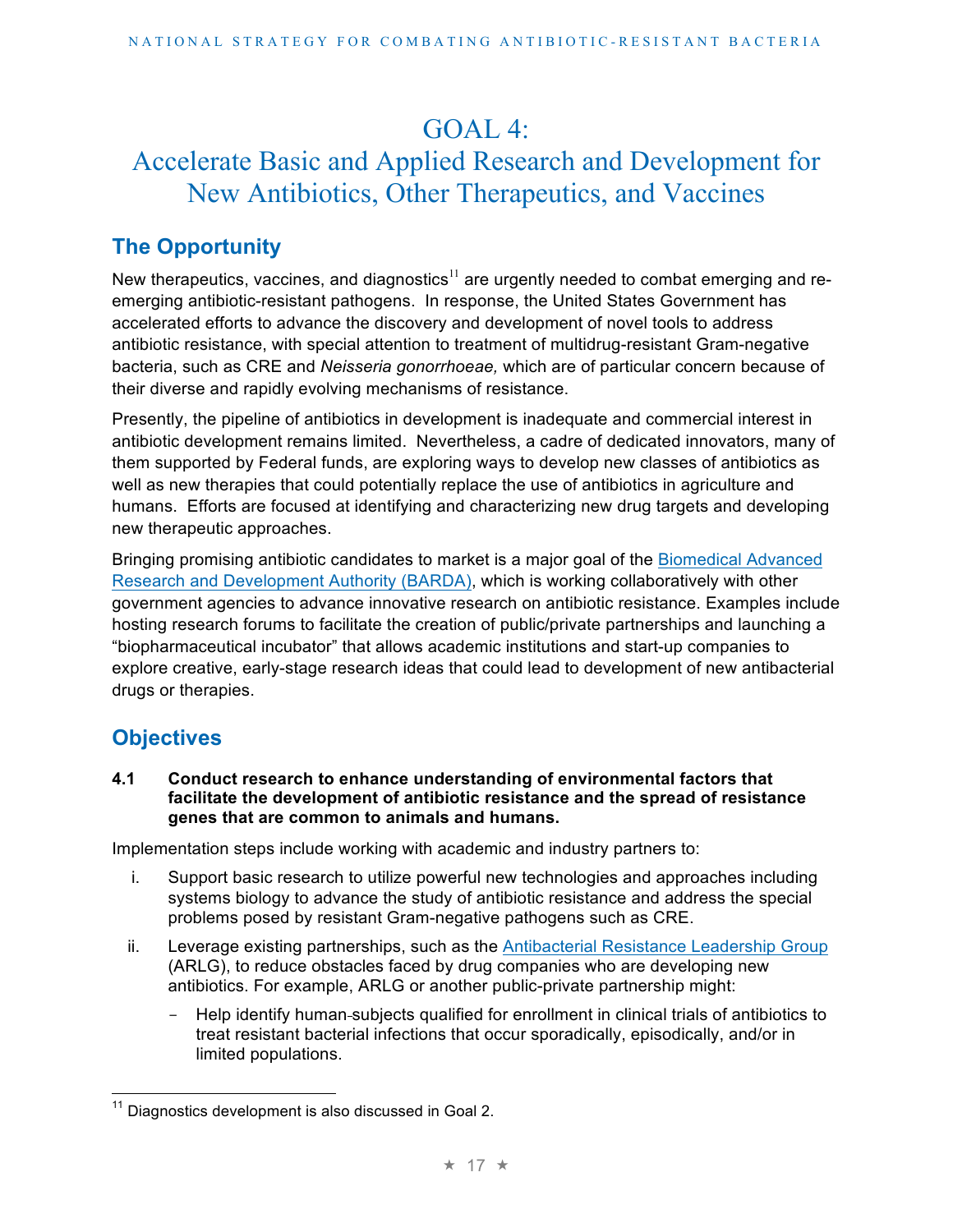- Generate and apply common clinical test protocols to multiple test group of patients while sharing a common control group.
- **4.2 Increase research focused on understanding the nature of microbial communities, how antibiotics affect them, and how they can be harnessed to prevent disease.**
- **4.3 Intensify research and development of new therapeutics and vaccines, first-inclass drugs, and new combination therapies for treatment of bacterial infections.**
- **4.4 Develop non-traditional therapeutics and innovative strategies to minimize outbreaks caused by resistant bacteria in human and animal populations.**
- **4.5 Expand ongoing efforts to provide key data and materials to support the development of promising antibacterial drug candidates.**
- **4.6 Enhance opportunities for public-private partnerships to accelerate research on new antibiotics and other tools to combat resistant bacteria.**
- **4.7 Create a biopharmaceutical incubator—a consortium of academic, biotechnology and pharmaceutical industry partners—to promote innovation and increase the number of antibiotics in the drug-development pipeline.**

### **Anticipated Outcomes**

In working toward these objectives with private sector and other stakeholders, Federal departments and agencies will aim to meet the following benchmarks by 2020:

- Two programs sponsored by BARDA will file FDA New Drug Applications for a new antibiotic by the end of 2018.
- Antibiotics developed by two other BARDA-sponsored programs will enter Phase III clinical development by the end of 2016.
- Antibiotics developed by DOD's Defense Threat Reduction Agency-sponsored program will submit pre-Emergency Use Authorization package in 2015.
- USDA will develop at least three drug candidates or probiotic treatments as alternatives to antibiotics for promoting growth in animals (see also Goal 1).
- FDA, USDA, CDC, and the National Institutes of Health (NIH) will encourage privatepublic sector partnerships to support antibiotic research by hosting a series of Round Table talks for experts in food production, agriculture, and public health.
- By the end of 2014, FDA, USDA, DHS, and National Science Foundation (NSF) will work with the National Institute for Mathematical and Biological Synthesis to develop an analytic modeling framework for assessing the relationship between antibiotic use in livestock (measured at the population level) and the development of antibiotic resistance. The framework will include early milestones and metrics for success.
- FDA, USDA, CDC, DOD and NIH will convene a joint summit to evaluate the status of ongoing research into mechanisms of resistance and its spread among zoonotic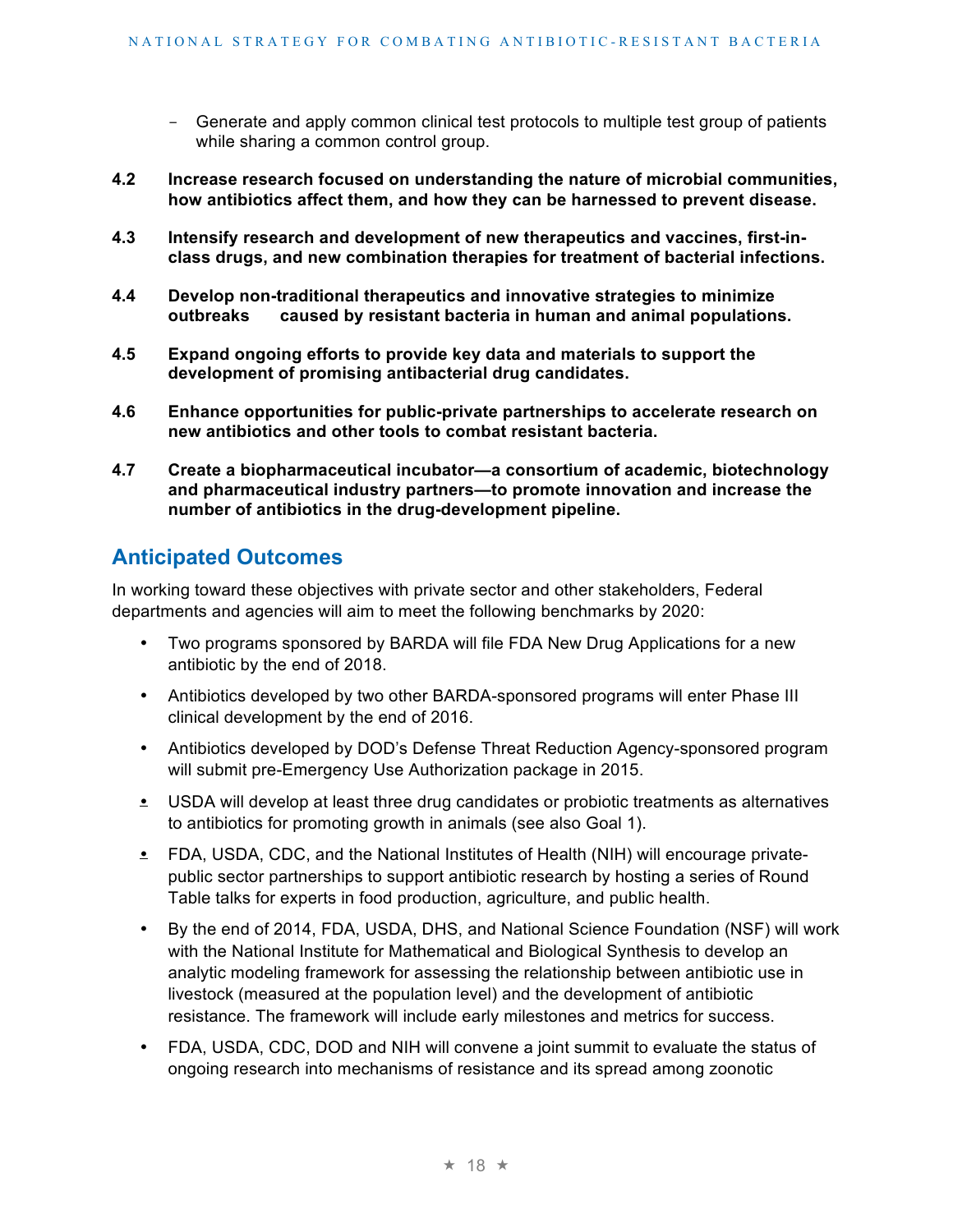pathogens and commensal microbiota. The research projects may make use of whole genome sequencing, proteomics, metagenomics, structural biology, and bioinformatics.

- FDA, USDA, CDC, NIH, DOD, and EPA will conduct annual evaluations to ensure that research resources are focused on high-priority resistance issues.
- A mechanism will be in place to ensure that datasets on antibiotic resistance generated through federally funded research, including genomic and proteomic data sets, are publicly available through searchable online databases in a manner that is consistent with protecting personally identifiable information (see also Objective 2.1).
- The gut microbiome of at least one animal species raised for food will be sequenced and characterized to advance our understanding of the structure and function of gastrointestinal microbial communities. This research may help identify new growth promotants, antibacterial interventions that do not disrupt the normal gut intestinal microbiota of food animals, and may provide insight into management of the human microbiome.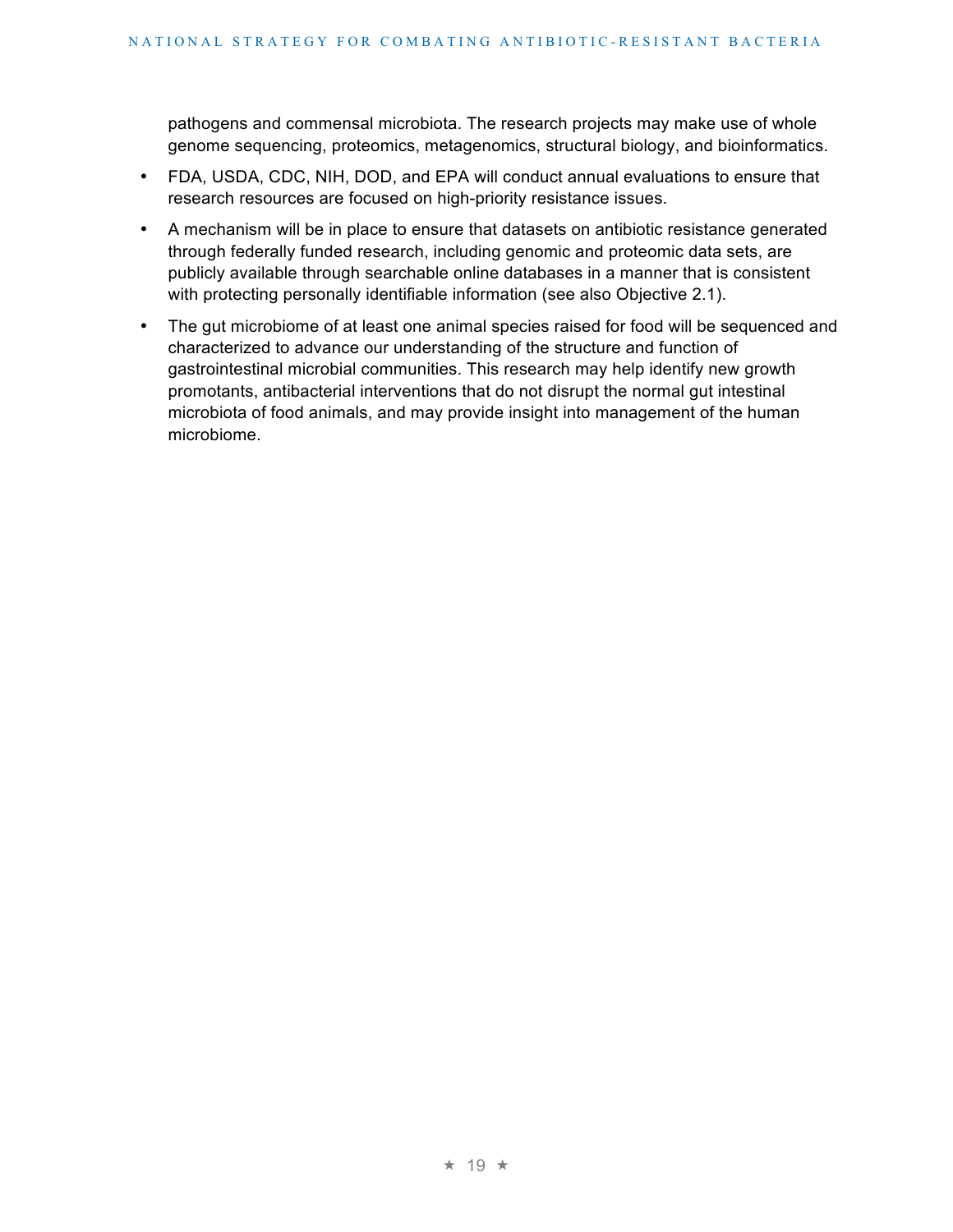## $GOAL 5$ <sup>.</sup>

## Improve International Collaboration and Capacities for Antibiotic Resistance Prevention, Surveillance, Control, and Antibiotic Research and Development

### **The Opportunity**

Domestic action alone is insufficient to protect the nation's public and agriculture health and security. Resistance occurs naturally, but careless practices in drug supply and use or overuse — both in the United States and in countries around the world - are rapidly increasing the prevalence of hard-to-treat infections in both animals and humans. Antibiotic resistance represents a major economic burden on healthcare systems as resistant strains of bacteria cost more to treat and often require prolonged treatment. In the worst of cases, a strain is resistant to all of the available drugs and presents a threat to our global health security. The pipeline for new and more effective antibiotics is not well-stocked, and without action, the world may soon lose the easiest way to treat infections and keep people alive and healthy.

Effectively combating antibiotic resistance will require government, industry, academia, and the human and animal health sectors across the globe to work together. The global community is faced with limited tools to address this global threat due to a critical lack of data on the magnitude, epidemiology and economic impact of antibiotic resistance, as well as the paucity of diagnostic and therapeutic options. The actions the United States takes domestically must be complemented by coordinated international action in order to ensure that resistant strains that arise in one part of the world are rapidly detected, diagnosed, and contained at the source of emergence. The United States and international partners must work to promote innovation in drug and diagnostics development, enhance stewardship of existing antibiotics in human and agricultural settings, and strengthen systems for detecting, diagnosing, and monitoring resistance so that reporting is timely, accurate, and transparent.

International momentum for addressing the urgent threat of antibiotic resistance continues to grow at a political level. The United States has supported ongoing exchanges with the European Union through the Trans-Atlantic Taskforce on Antimicrobial Resistance (TATFAR), which was established in 2009 by President Obama and his European counterparts to improve cooperation on combating resistance. TATFAR serves as an effective model for international collaboration on antibiotic resistance both in terms of enabling robust technical exchanges as well as facilitating transparency and identifying best practices. In June 2013, G8 Science Ministers collectively agreed that resistance is a "major health security challenge of the 21st century" and affirmed the pivotal role that science plays in addressing global challenges like drug resistance. Additionally, the recent endorsement of resolution 67.25 by the World Health Assembly has triggered an international, WHO-led process to develop a Global Action Plan for Antimicrobial Resistance. The United States continues vigorously to support this process, which will provide a broad framework that will facilitate coordinated national and global investments to combat resistance. The Global Health Security Agenda (GHSA), launched by the United States in partnership with nearly 30 countries in February 2014, includes preventing and detecting resistance as a key component, and the GHSA will provide an important forum for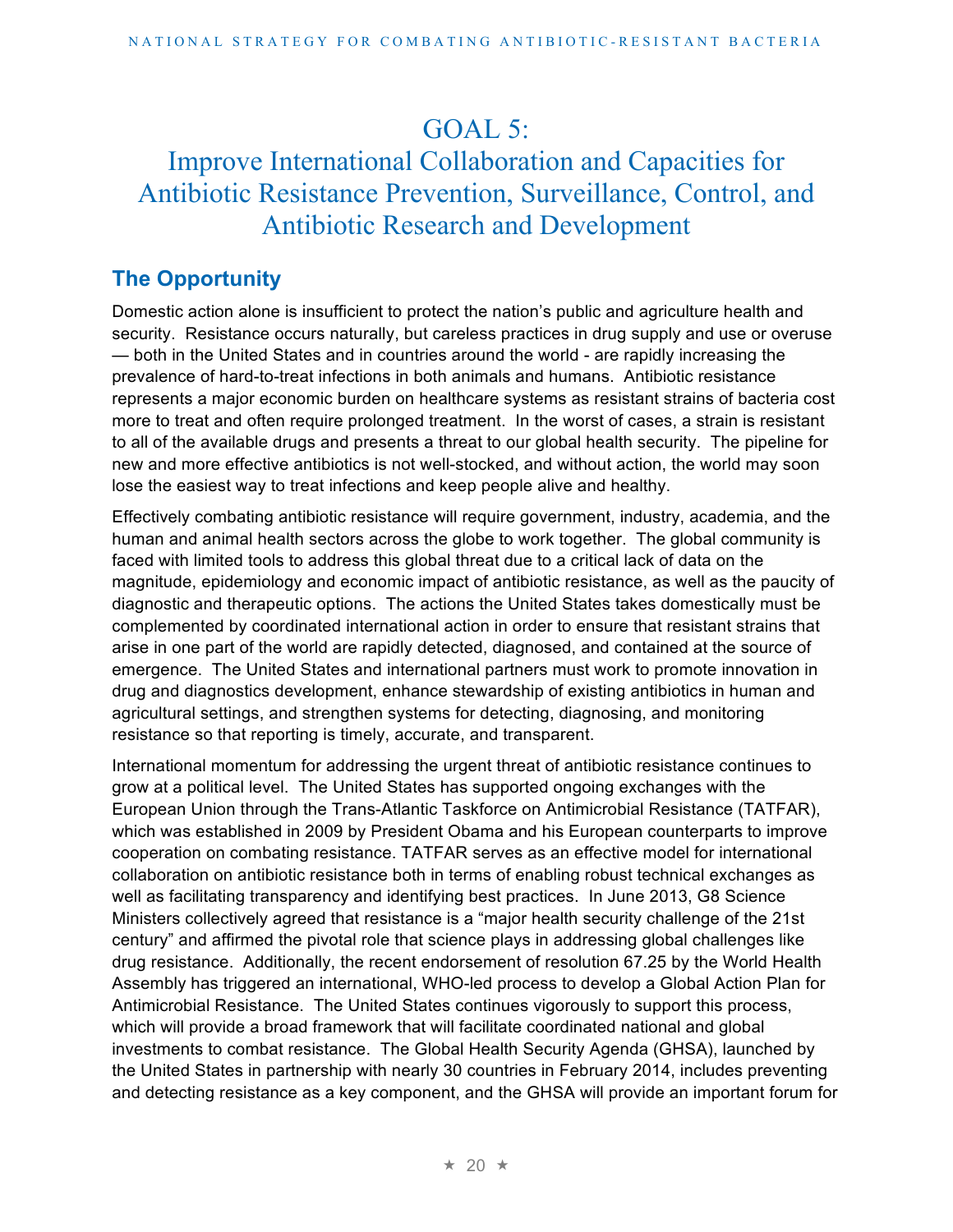securing international financial and technical commitments to combat resistance in support of the WHO Global Action Plan.

United States Government agencies will work with ministries of health, agriculture, and food safety, WHO, Food and Animal Organization (FAO), World Organization for Animal Health (OIE), the European Union, and other partners to advance global efforts to combat antibiotic bacteria. Multilateral efforts will include: supporting the development of the WHO Global Action Plan to Address Antimicrobial Resistance; strengthening cooperation under the European Union-United States TATFAR; increasing political awareness regarding the health, economic, and security impacts of antibiotic resistance; and mobilizing broader international support to combat antibiotic resistance through venues such as the recently launched GHSA. As needed and appropriate, United States Government agencies will provide information, technical assistance, and/or capacity-building resources to underdeveloped and developing nations throughout the world.

## **Objectives**

**Surveillance:** Establish capacity to detect, analyze, and report antibiotic resistance in order to make information needed for evidence-based decision making available in each country and globally.

#### **5.1 Promote laboratory capability to identify at least three of the seven WHO priority AMR pathogens<sup>12</sup> using standardized, reliable detection assays.**

The WHO AMR Pathogens and types of resistance of concern include:

- *Escherichia coli*: resistance to 3rd generation cephalosporins and to fluoroquinolones
- *Klebsiella pneumoniae*: resistance to 3rd generation cephalosporins and to carbapenems
- *Staphylococcus aureus*: methicillin resistance, or MRSA
- *Streptococcus pneumoniae*: resistance (non-susceptibility) to penicillin
- Non-Typhoidal *Salmonella* (NTS): resistance to fluoroquinolones
- *Shigella* species: resistance to fluoroquinolones
- *Neisseria gonorrhoeae*: reduced susceptibility to 3rd generation cephalosporins
- **5.2 Collaborate with WHO, OIE, and other international efforts focused on the development of harmonized, laboratory-based surveillance capacity to detect and monitor antibiotic resistance in relevant animal and foodborne pathogens.**
- **5.3 Develop a mechanism for international communication of critical events that may signify new resistance trends with global public and animal health implications.**
- **5.4 Promote the generation and dissemination of information needed to effectively address antibiotic resistance by:**

 $12$  The WHO priority AMR pathogens are a subset of the pathogens identified as urgent and serious threats in Table 1.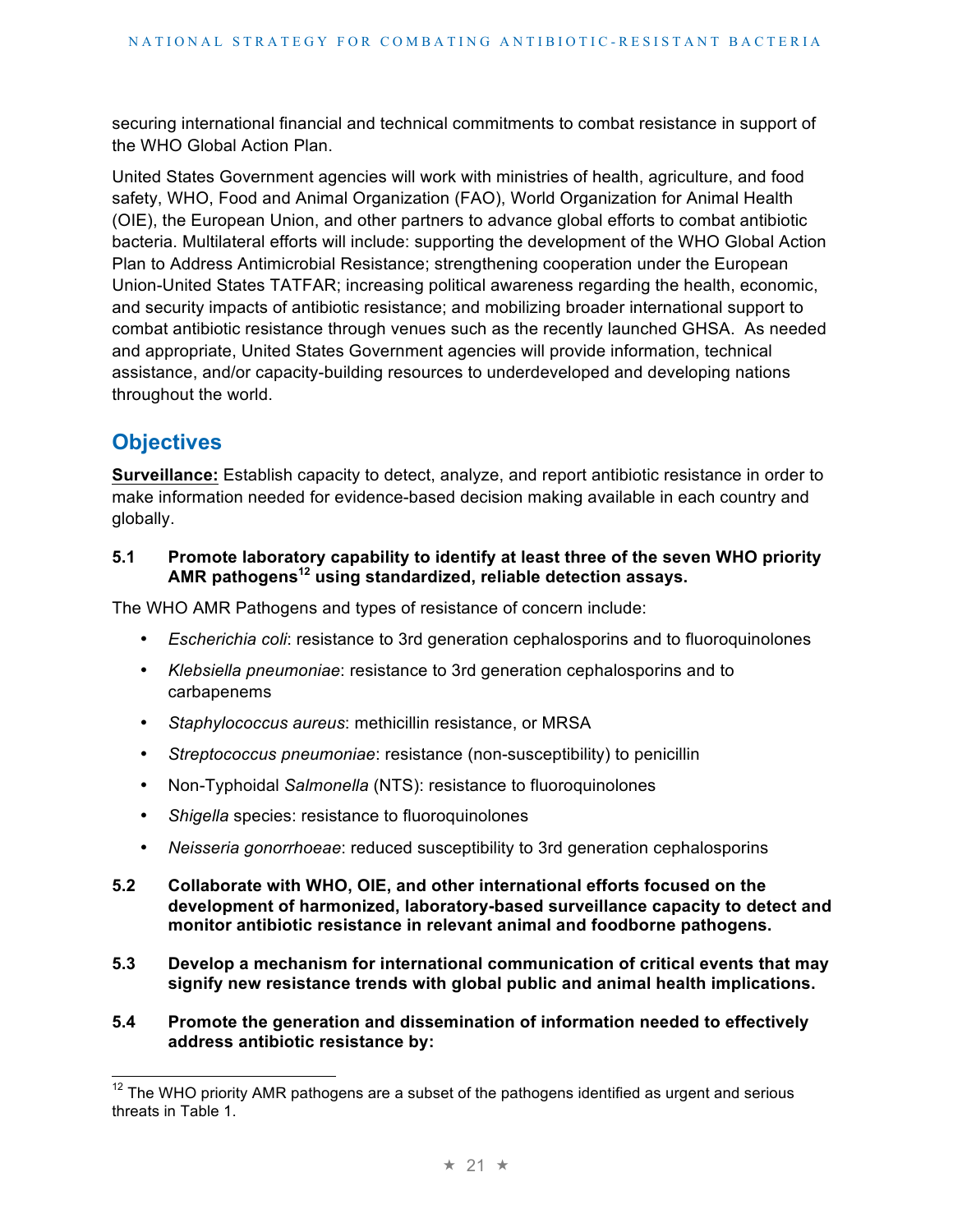- i. Supporting consistent international standards for determining whether bacteria are resistant to antibiotics.
- ii. Developing international collaborations to gather country-specific and regional information on drivers of antibiotic resistance, identify evidence-based interventions and adapt these strategies to new settings, and evaluate their effectiveness.
- iii. Provide technical assistance to developing nations to improve their capacity to detect and respond effectively to antibiotic resistance.

**Research and Development:** Incentivize development of therapeutics and diagnostics for humans and animals.

**5.5 Establish and promote international collaboration and public-private partnerships to incentivize development of new therapeutics to counter antibiotic resistance including new, next-generation, and other alternatives to antibiotics; vaccines; and affordable, rapidly deployable, point-of-need diagnostics.**

**Prevention and Control:** Strengthen systems in countries, regional networks, and global partnerships to prevent and control the emergence and spread of antibiotic resistance through evidence-based interventions, and monitor and evaluate the effectiveness of those interventions.

- **5.6 Support countries to develop and implement national plans to combat antibiotic resistance and strategies to enhance antimicrobial stewardship.**
- **5.7 Partner with other nations to promote quality, safety, and efficacy of antibiotics and strengthen their pharmaceutical supply chains.**
- **5.8 Coordinate regulatory approaches by collaborating with international organizations such as FAO and OIE to harmonize international data submission requirements and risk assessment guidelines related to the licensure and/or approval of veterinary medicinal products including antibacterial agents, vaccines, and diagnostics to the extent possible.**

### **Anticipated Outcomes**

In working toward these objectives with private sector and other stakeholders, Federal agencies will aim to meet the following benchmarks by 2020:

- Work with at least 30 partner countries to develop surveillance capacity to monitor and slow the rate of increase of antibiotic resistance, including at least one reference laboratory per country capable of identifying at least three of the seven WHO priority AMR pathogens (see page 19) using standardized, reliable detection assays, and reporting these results appropriately.
- Work with international partners to support the development and implementation of the *WHO Global Action Plan for Antimicrobial Resistance (AMR)*.
- Support the development of a secure website or portal for real-time data-sharing among international public health partners on antibiotic-resistant bacteria to facilitate early warning and notification of significant events to WHO, ECDC, and other relevant global public health organizations.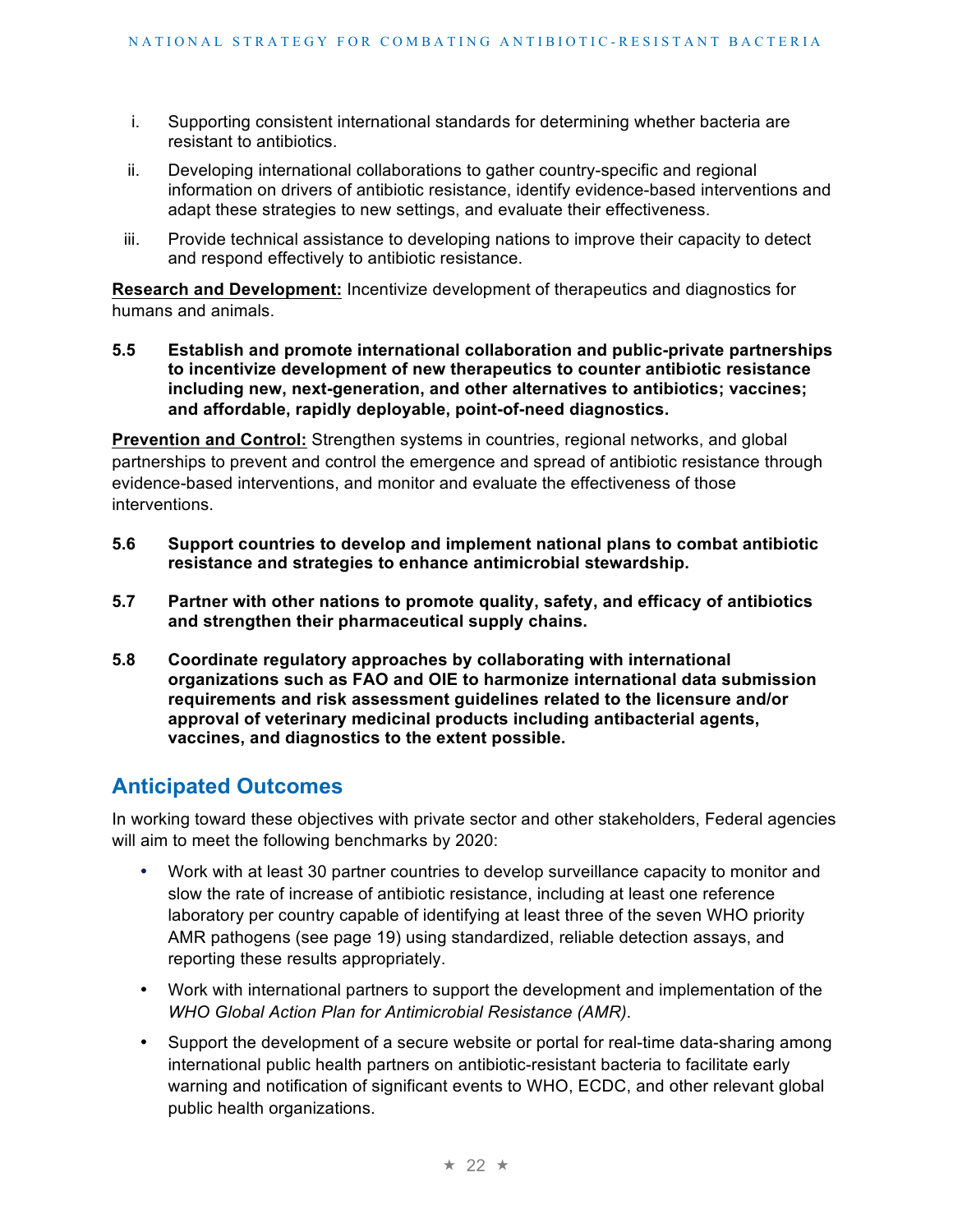- Develop a common system with the European Union for sharing and analyzing bacterial resistance patterns for the 18 CDC priority pathogens (Table 1), which include the seven WHO priority pathogens.
- **•** Support efforts to harmonize and integrate antibiotic-resistance surveillance data on WHO and CDC priority pathogens generated by WHO regional surveillance networks.
- In collaboration with partner nations and the WHO, FAO, and OIE, explore the establishment of a common mechanism for accelerating investment in research on the development of new and next generation antibiotics, including novel therapeutics, vaccines, and rapid, inexpensive, and rapidly deployable, point-of-care diagnostics; similarly coordinate research on the microbiomes of various species of food animals.
- Forge key partnerships aimed at reducing the use of medically important antibiotics for growth promotion in food animals and strengthening antibiotic stewardship in all human settings.
- Collaborate with other OIE member countries to establish a global database to collect harmonized quantitative data on the use of antibacterial agents in animals.
- Establish a process for international communication of critical events that may signify new resistance trends, including those with global public health implications.
- Work with WHO, FAO, and OIE to build on Codex Alimentarius<sup>13</sup> and other riskmanagement frameworks to assess country-specific and regional drivers of antibiotic resistance and work with Ministries of Health and Agriculture to adopt interventions that have proven successful in other settings.

<sup>&</sup>lt;sup>13</sup> The Codex Alimentarius is a collection of internationally recognized standards, codes of practice, and guidelines relating to foods, food production, and food safety (http://www.codexalimentarius.org/codexhome/en/).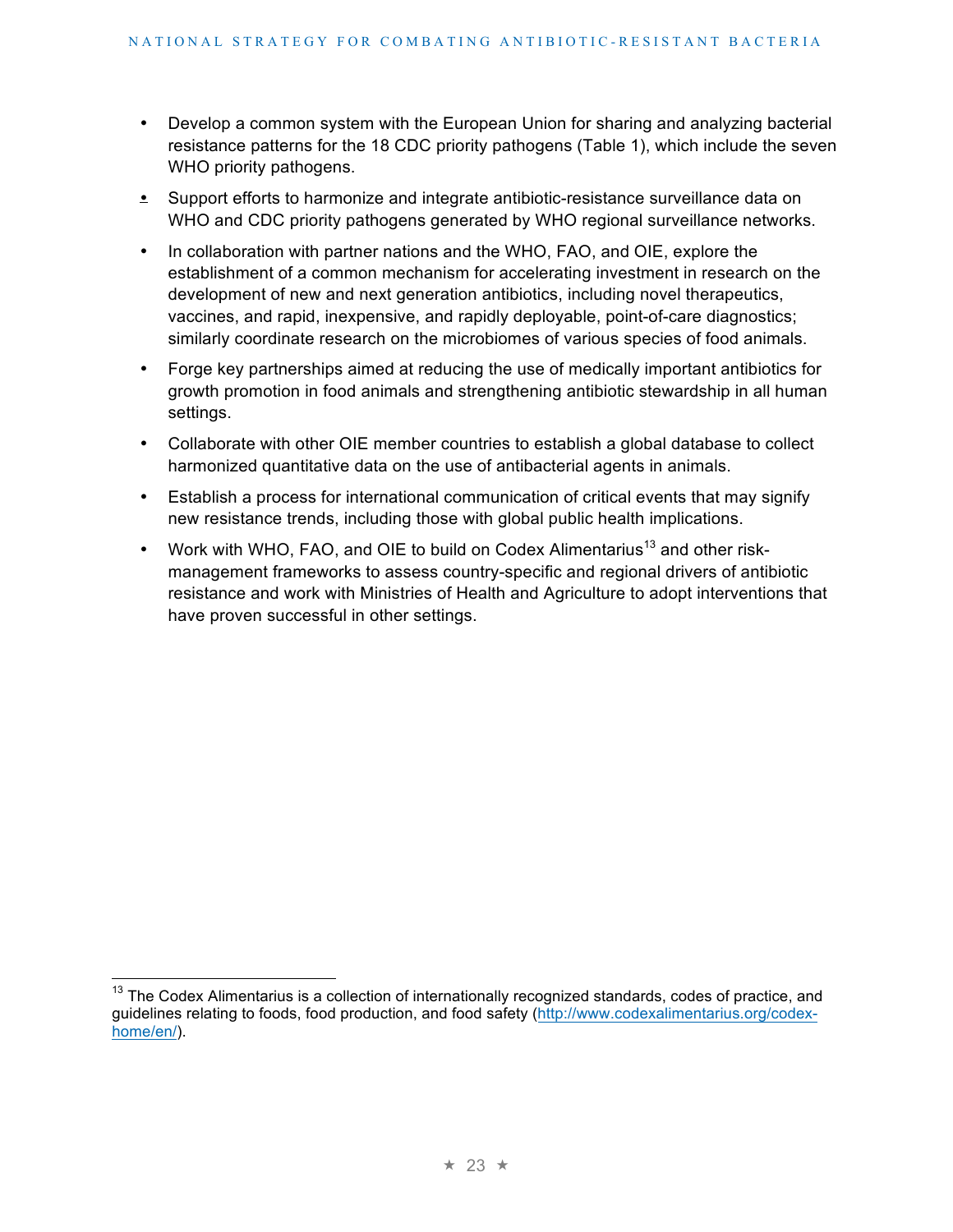# Next Steps

Over the next six months, an interagency task force co-chaired by the Secretaries of Health and Human Services, Agriculture, and Defense will develop a National Action Plan for Combating Antibiotic-Resistant Bacteria that will detail the specific steps that agencies are taking, or will take, both individually and in coordination to implement this *National Strategy*. The task force will also address recommendations made in a recent report by the President's Council of Advisors on Science and Technology on Combating Antibiotic Resistance. The National Action Plan will establish clear milestones and metrics for success. These activities will be coordinated by the White House National Security Council and Office of Science and Technology Policy. Because this initiative will require a sustained effort, the task force will regularly report to the President on progress made in implementing the National Strategy and Action Plan, and toward achieving the National Targets described in Table 3. It is expected that departments and agencies would also take steps to combat antibiotic resistance that are not explicitly included in either the National Strategy or Action Plan; these efforts will also be included in the progress report to the President. Industry and other non-governmental organizations as well as international partners will play a key role in accelerating progress in combating antibiotic resistance. This *National Strategy* will solidify an ongoing partnership among these entities that will ensure resources are leveraged effectively to address this urgent threat to public health and national security.

The *National Strategy* is intended to promote greater investment and coordination of U.S. Government resources to reduce antibiotic-resistant bacteria, but the *National Strategy* is not a budget document and does not imply approval for any specific action under Executive Order 12866 or the Paperwork Reduction Act. The *National Strategy* will inform the Federal budget and regulatory development processes within the context of the goals articulated in the President's Budget. All activities included in the *National Strategy* are subject to budgetary constraints and other approvals, including the weighing of priorities and available resources by the Administration in formulating its annual budget and by Congress in legislating appropriations.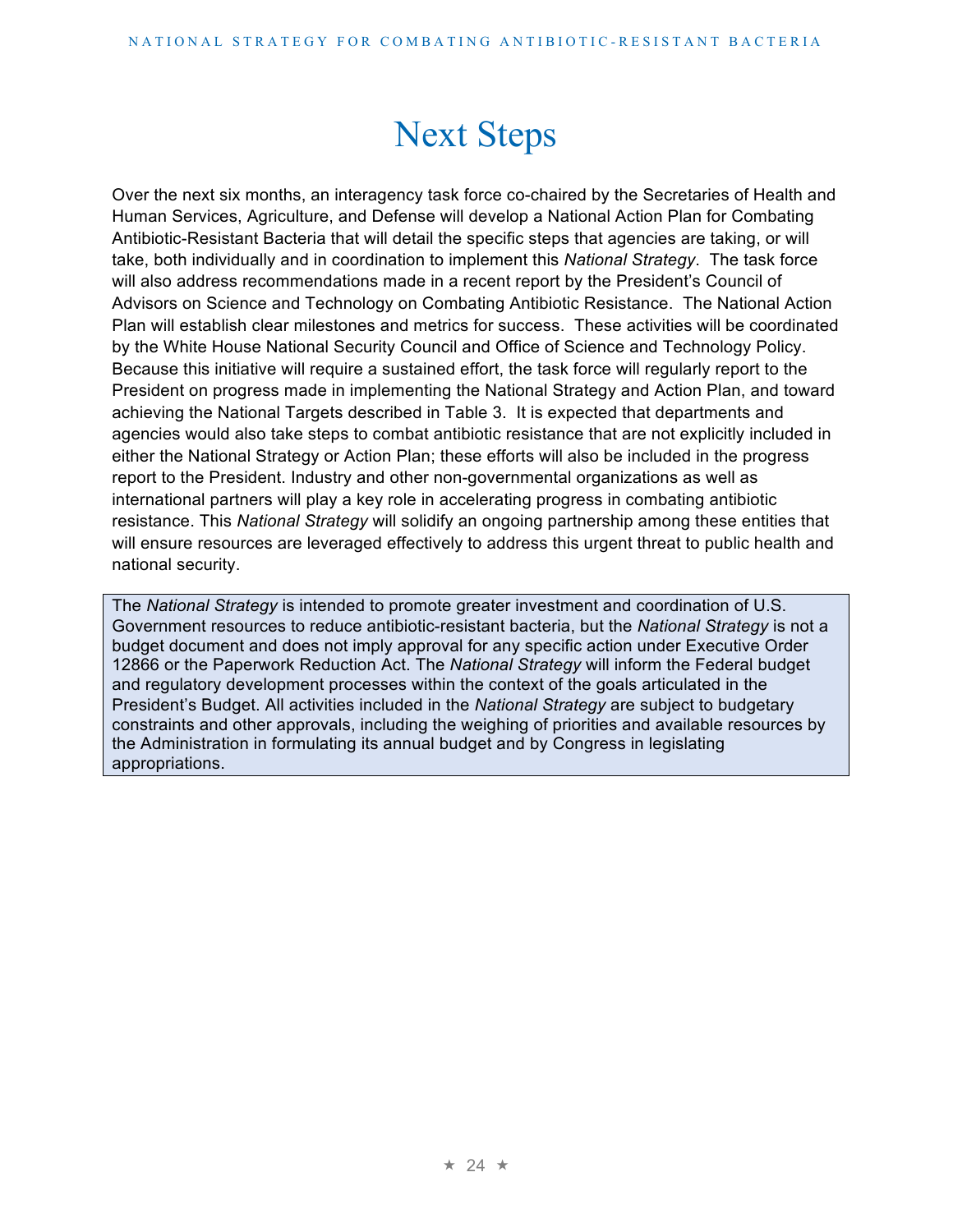## Table 1:

## CDC's Antibiotic-Resistant Threats in the United States, 2013

## **URGENT Threat Level Pathogens**

### *Clostridium difficile*

- 250,000 infections per year requiring hospitalization or affecting hospitalized patients.
- 14,000 deaths per year.
- At least \$1 billion in excess medical costs per year.
- *C. difficile* deaths increased 400% between 2000 and 2007 because of the emergence of a strain resistant to a common antibiotic class (fluoroquinolones).
- Almost half of infections occur in people younger than 65, but more than 90% of deaths occur in people 65 and older.
- Half of *C. difficile* infections first show symptoms in hospitalized or recently hospitalized patients, and half show symptoms in nursing-home patients or in people recently cared for in doctors' offices and clinics who received antibiotics.
- The majority (71%) of pediatric *Clostridium difficile* infections, which are bacterial infections that cause severe diarrhea and are potentially life-threatening, occur among children in the general community; 73 % were found to have recently taken antibiotics prescribed in doctor's offices for other outpatient settings.<sup>14</sup>

Carbapenem-Resistant Enterobacteriaceae

- Out of approximately 140,000 healthcare-associated Enterobacteriaceae infections per year, more than 9,000 are caused by CRE (7,900 CR-*Klebsiella* spp; 1,400 CR-*E. coli*).
- Over 600 deaths per year (520 CR-*Klebsiella* spp; 90 CR-*E. coli*).
- 44 states have had at least one type of CRE confirmed by CDC testing.
- CRE are resistant to nearly all antibiotics including carbapenems an antibiotic of last resort.

*Neisseria gonorrhoeae* (Notifiable to CDC)

- *Neisseria gonorrhoeae* causes gonorrhea, is the second most common reportable infection in the United States, and is developing resistance to the cephalosporin antibiotics (such as ceftriaxone), the last-line effective treatment option for this infection.
- Of the 820,000 cases per year, 30% (246,000) now demonstrate resistance to at least one antibiotic.
- If ceftriaxone-resistant *N. gonorrhoeae* becomes widespread, the public health impact during a 10-year period is estimated to be 75,000 additional cases of pelvic inflammatory

<sup>&</sup>lt;sup>14</sup> Wendt. J.M. et al. *Clostridium difficile* Infection Among Children Across Diverse US Geographic Locations. Pediatrics. January 3, 2014.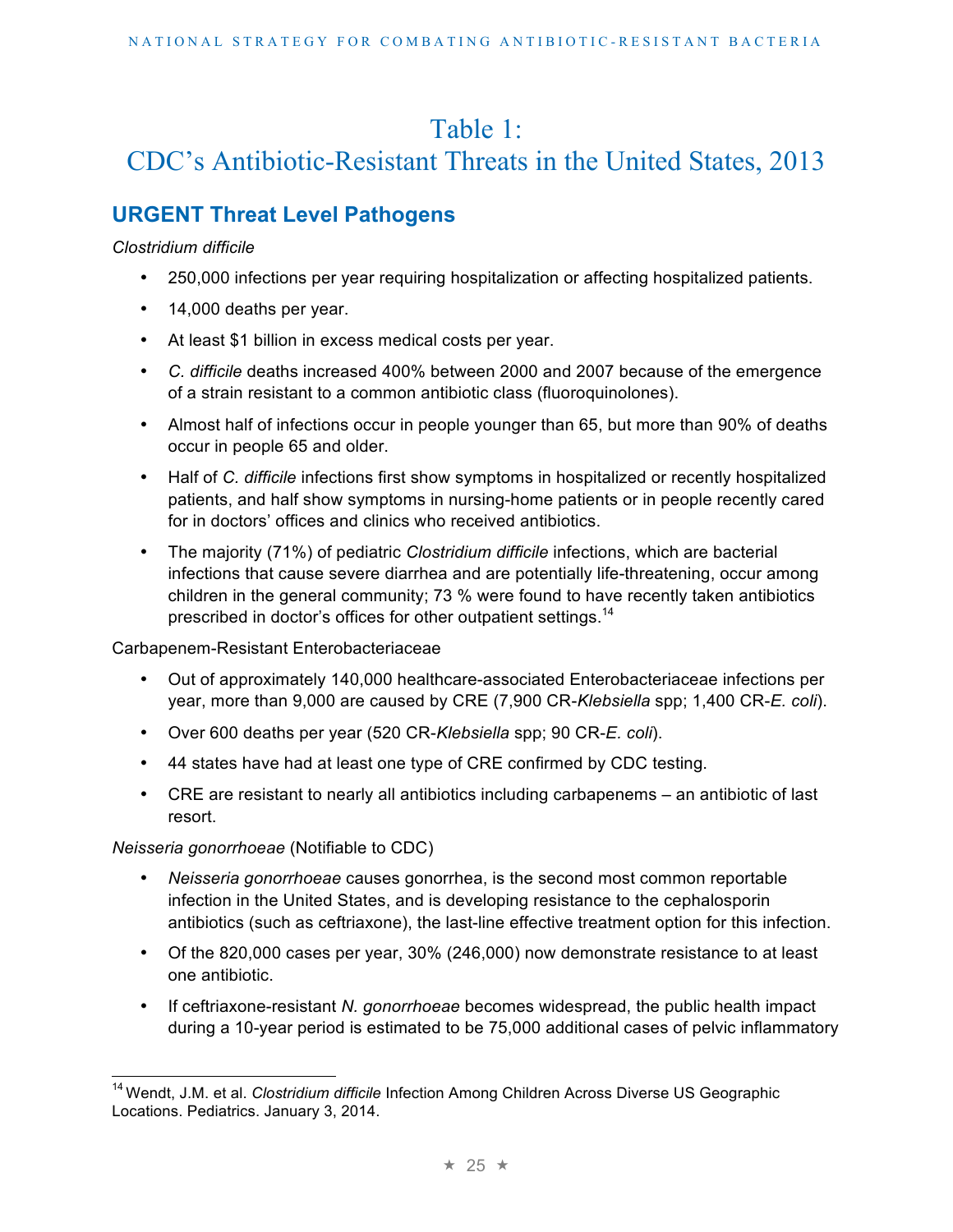disease, 15,000 cases of epididymitis, and 222 additional HIV infections, with an estimated direct medical cost of at least \$235 million.

### **SERIOUS Threat Level Pathogens**

Multidrug-Resistant *Acinetobacter*

- 12,000 healthcare-associated *Acinetobacter* infections occur in the U.S. of which 7,000 are multidrug-resistant.
- ~500 deaths per year
- At least three different classes of antibiotics no longer cure resistant *Acinetobacter* infections.

Drug-Resistant *Campylobacter*

- *Campylobacter* causes ~1.3 Million infections, 13, 000 hospitalizations and 120 deaths each year; 310,000 (25%) drug-resistant *Campylobacter* infections are found each year
- *Campylobacter* drug resistance increased from 13% in 1997 to 25% in 2011.
- *Campylobacter* spreads from animals to people through contaminated food, particularly raw or undercooked chicken and unpasteurized milk.
- Antibiotic use in food animals can and does result in resistant *Campylobacter* that can spread to humans.

Fluconazole-Resistant *Candida*

- Out of 46,000 Candida yeast infections per year, 3,400 (30%) of patients with bloodstream infections with DR-*Candida* die during their hospitalization.
- CDC estimates that each case of *Candida* infection results in 3-13 days of additional hospitalization and a total of \$6,000-\$29,000 in direct healthcare costs per patient.

Extended Spectrum β-Lactamase (ESBL)-Producing *Enterbacteriaceae*

- Extended spectrum β-lactamase (ESBL) is an enzyme that makes bacteria resistant to a wide spectrum of penicillins and cephalosporins.
- Of 140,000 Enterobacteriaceae infections per year, 26,000 are drug-resistant, causing 1,700 deaths.
- 26,000 healthcare-associated Enterobacteriaceae infections are caused by ESBL-Enterobacteriaceae*.*
- Enterobacteriaceae infections result in greater than \$40,000 excess hospital charges per occurrence.

Vancomycin-Resistant *Enterococcus*

- Of 66,000 *Enterococcus* infections per year, 20,000 are drug-resistant causing 1,300 deaths.
- *Enterococcus* strains resistant to vancomycin have few or no treatment options.

Multidrug-Resistant Pseudomonas aeruginosa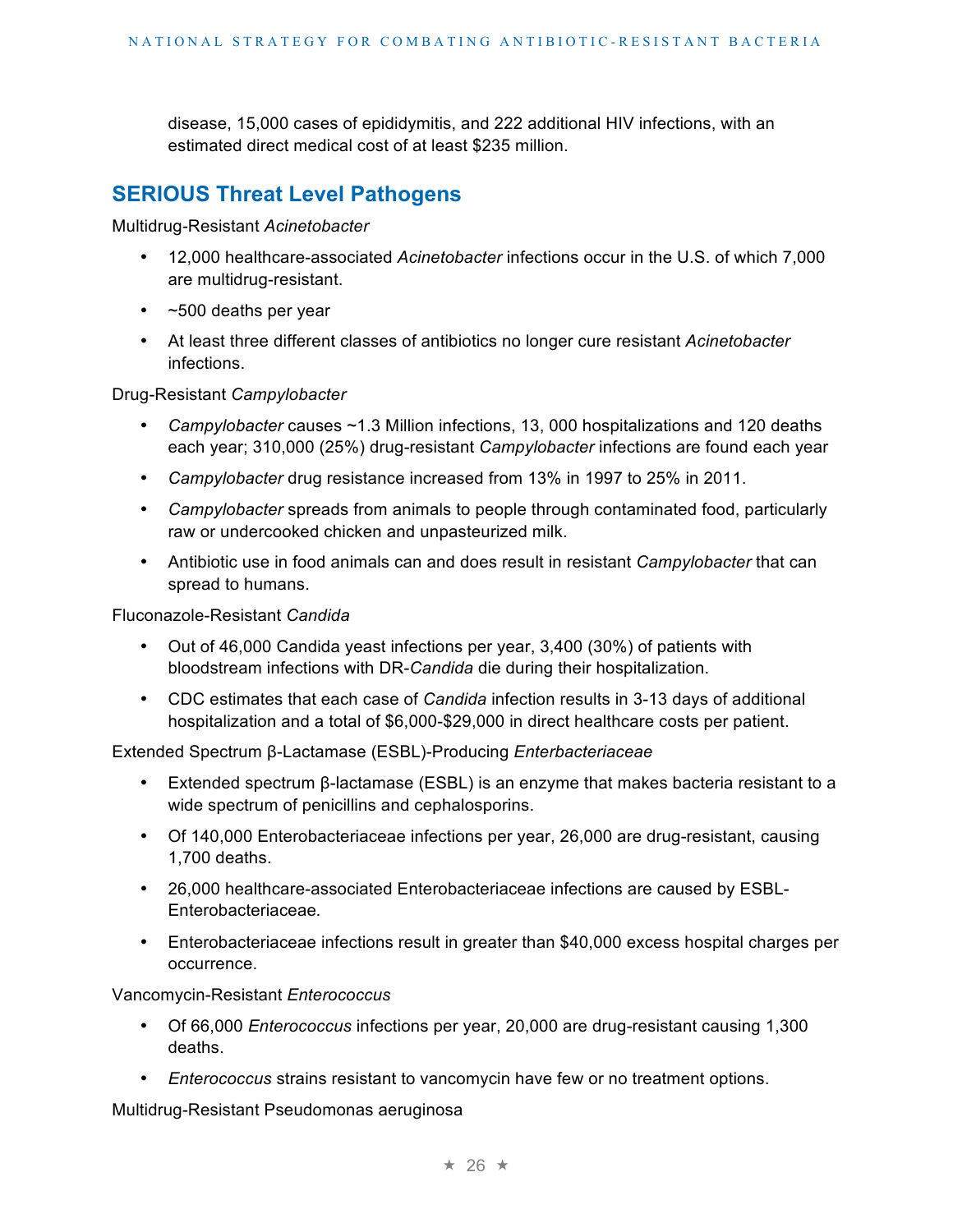- Of 51,000 *Pseudomonas* infections per year, 6,700 are multidrug-resistant causing 440 deaths.
- 13% of severe healthcare-associated infections caused by *Pseudomonas* are multidrugresistant, meaning nearly all or all antibiotics no longer cure these infections.

Drug-Resistant Non-Typhoidal *Salmonella* (Notifiable to CDC)

- Non-typhoidal *Salmonella* causes 1.2 million infections per year, of which 100,000 are drug-resistant resulting in 23,000 hospitalizations and 450 deaths each year.
- Non-typhoidal *Salmonella* results in more hospitalizations, longer stays, and higher treatment costs.

Drug-Resistant *Salmonella enterica serovar Typhi* (Notifiable to CDC)

- Of 21.7 M *Salmonella typhi* infections worldwide, 5,700 illnesses in the U.S. with 3,800 (67%) of infections are drug-resistant resulting in 620 hospitalizations each year.
- Before the antibiotic era or in areas where antibiotics are unavailable, 20% of *Salmonella typhi* infections result in death.

Drug-Resistant *Shigella* (Notifiable to CDC)

- *Shigella* causes ~500,000 illnesses, 5,500 hospitalizations, and 40 deaths each year in the U.S.
- Since 2006, *Shigella* resistance to traditional first-line antibiotics has become so high that physicians must now rely on alternative drugs (ciprofloxacin and azithromycin) to treat infections.

Methicillin-Resistant *Staphylococcus aureus* (MRSA)

- Over 80,000 invasive MRSA infections and 11,285 related deaths per year (in 2011).
- Severe MRSA infections most commonly occur during or soon after inpatient medical care.
- Between 2005 and 2001, overall rates of invasive MRSA dropped 31% predominantly due to appropriate medical procedures implemented in central-line maintenance.

Drug-Resistant *Streptococcus pneumoniae* (Notifiable to CDC)

- Of 4 million disease incidents and 22,000 deaths, 1.2 M are drug-resistant [to amoxicillin] and azithromycin (Z-Pak)], resulting in 19,000 excess hospitalizations and 7,900 deaths.
- In 30% of *S. pneumoniae* cases, the bacteria are fully resistant to one or more antibiotics, causing complications in treatment and death.
- Pneumococcal pneumonia accounts for 72% of all direct medical costs for treatment of pneumococcal disease and in excess of \$96 million in medical costs per year.
- Pneumococcal conjugate vaccine (PCV) prevents disease, reduces antibiotic resistance by blocking the transmission of resistant *S. pneumoniae* strains, and protects against 13 strains of *S. pneumoniae*.

Drug-Resistant *Tuberculosis* (Notifiable to CDC)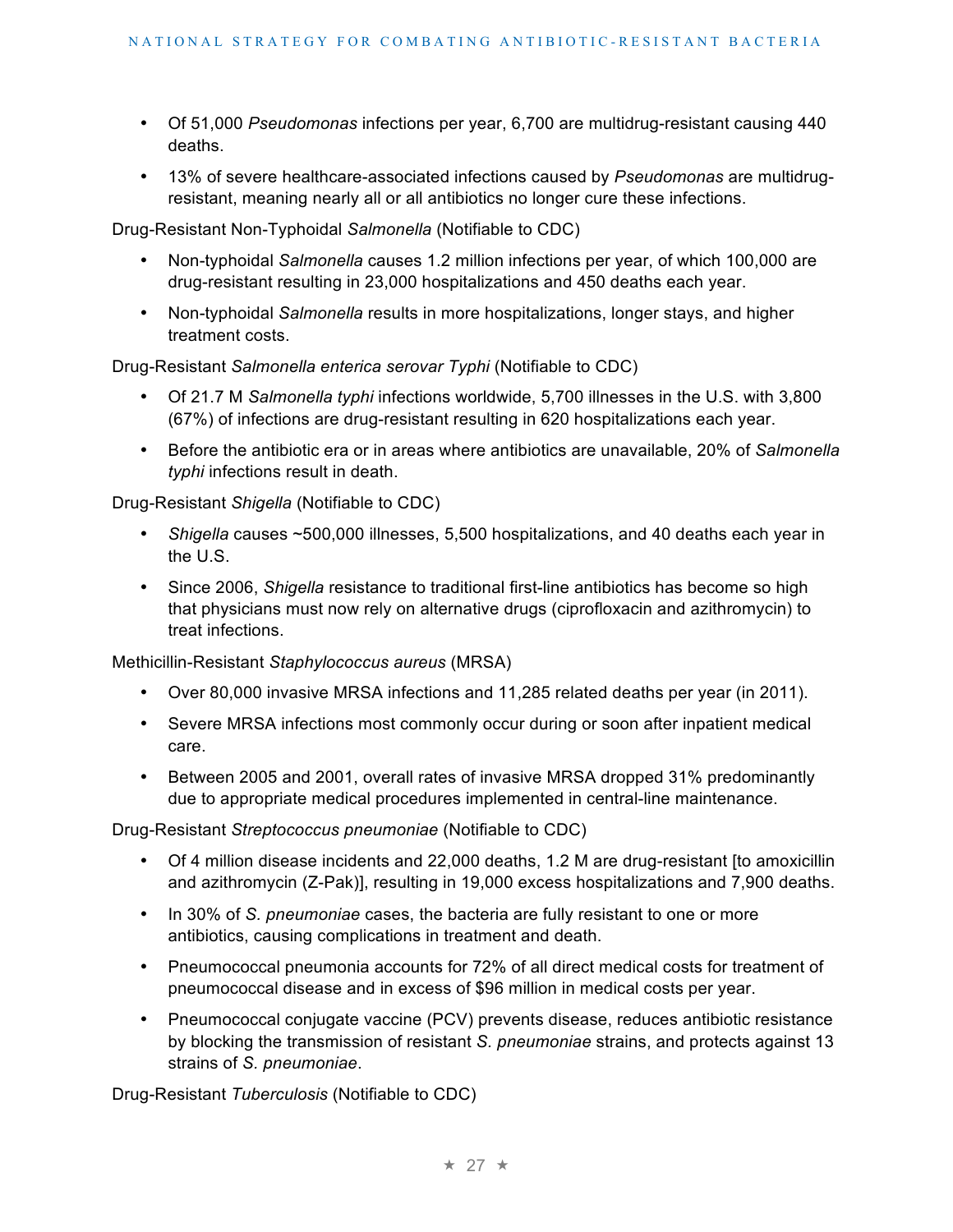- Tuberculosis (TB) is among the most common infectious diseases and cause of death worldwide.
- Of 9,588 TB cases in the U.S. in 2013, it is estimated that 1-2% of these cases were resistant to antibiotics with direct costs for treatment of MDR-TB averaging \$134,000 per case (in 2010 dollars)
- CDC funds health departments in all 50 states, 10 large cities, DC, Puerto Rico, the Virgin Islands and other territories to conduct surveillance, provide laboratory testing, perform contact investigations, diagnose cases and provide directly-observed therapy and medical management for TB cases and therapy for latent TB infection. Five TB Regional Training and Medical Consultation Centers (RTMCCs) provide training and medical consultation for these programs.

### **OF CONCERN Threat Level Pathogens**

Vancomycin-Resistant *Staphylococcus aureus* (Notifiable to CDC)

- Few cases, thus far (13 cases in 4 States since 2002).
- Staph *aureus* strains resistant to vancomycin have very few or no treatment options.

Erythromycin-Resistant Group A *Streptococcus*

- Group A Strep (GAS) causes many illnesses, including strep throat (up to 2.6 M cases per year), toxic shock syndrome, and "flesh-eating" disease (necrotizing fasciitis, 25-35% fatal).
- Erythromycin-resistant GAS causes 1,300 illnesses and 160 deaths.
- Current concern is the increase in bacteria that show resistance to clindamycin, which has a unique role in treatment of GAS infections.

Clindamycin-Resistant Group B *Streptococcus*

• Of 27,000 GBS cases, 7,600 illnesses are drug-resistant, resulting in 440 deaths in the United States each year.

Additional information may be found in the CDC report *Antibiotic resistance threats in the United States, 2013* (http://www.cdc.gov/drugresistance/threat-report-2013/).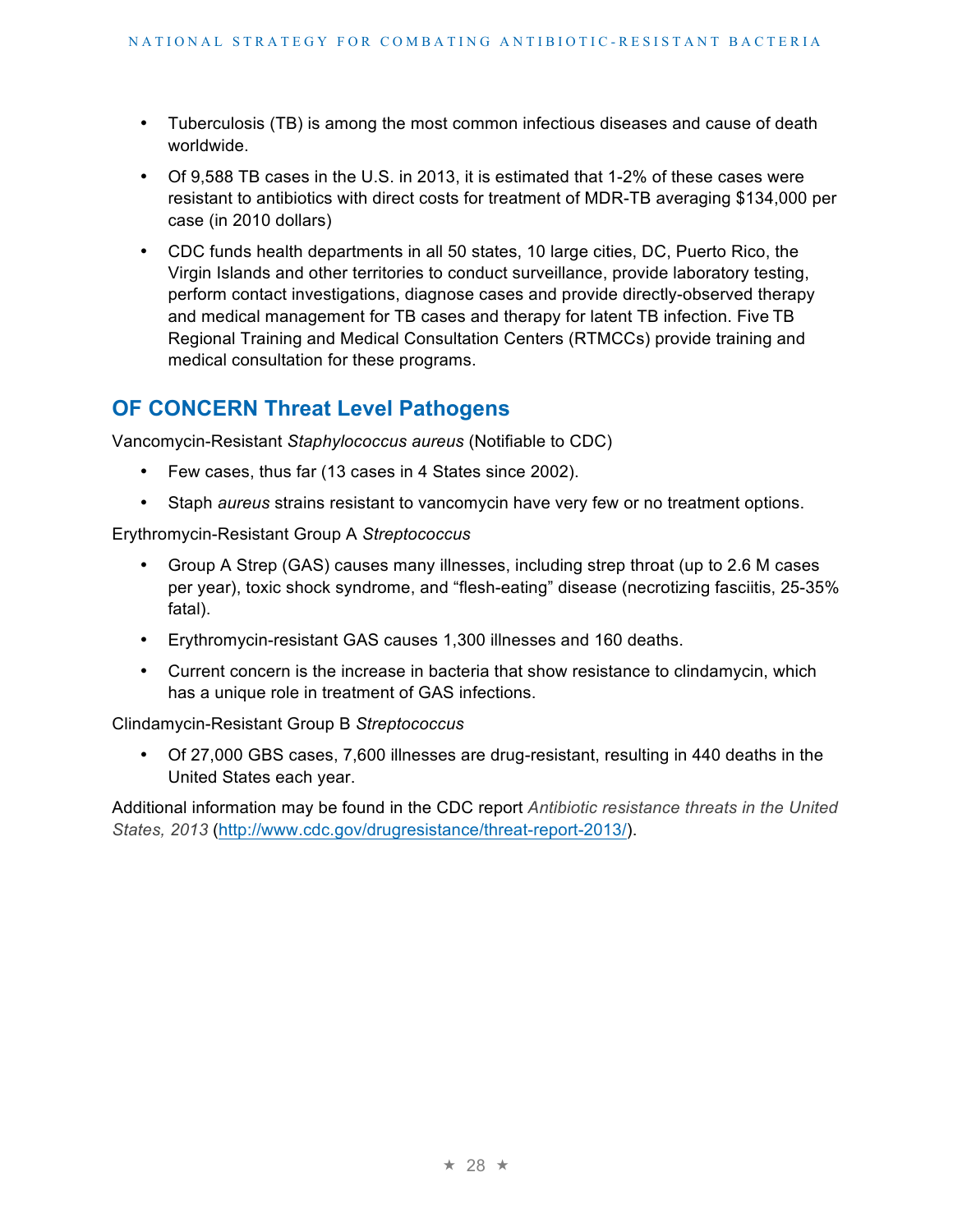## Table 2: Goals and Objectives for Combating Antibiotic-Resistant Bacteria

### **GOAL 1: Slow the Emergence of Resistant Bacteria and Prevent the Spread of Resistant Infections**

### **Objectives**

- **1.1 Implement public health programs and reporting policies that advance antibioticresistance prevention and foster antibiotic stewardship in healthcare settings and the community.**
- **1.2 Eliminate the use of medically important antibiotics for growth promotion in animals and bring other in-feed uses of antibiotics, for treatment and disease control and prevention of disease, under veterinary oversight.**
- **1.3 Identify and implement measures to foster stewardship of antibiotics in animals.**

### **Goal 2: Strengthen National One-Health Surveillance Efforts to Combat Resistance**

#### **Objectives**

- **2.1 Create a regional laboratory network to strengthen national capacity to detect resistant bacterial strains and a specimen repository to facilitate development and evaluation of diagnostic tests and treatments.**
- **2.2 Expand and strengthen the national infrastructure for public health surveillance and data reporting, and provide incentives for timely reporting of antibiotic resistance and antibiotic use in all healthcare settings.**
- **2.3 Develop, expand, and maintain capacity in State and Federal veterinary and food safety laboratories to conduct standardized antibiotic susceptibility testing and characterize select zoonotic and animal pathogens.**
- **2.4 Enhance monitoring of antibiotic-resistance patterns, as well as antibiotic sales, usage, and management practices, at multiple points in the production chain from food-animals on-farm, through processing, and retail meat.**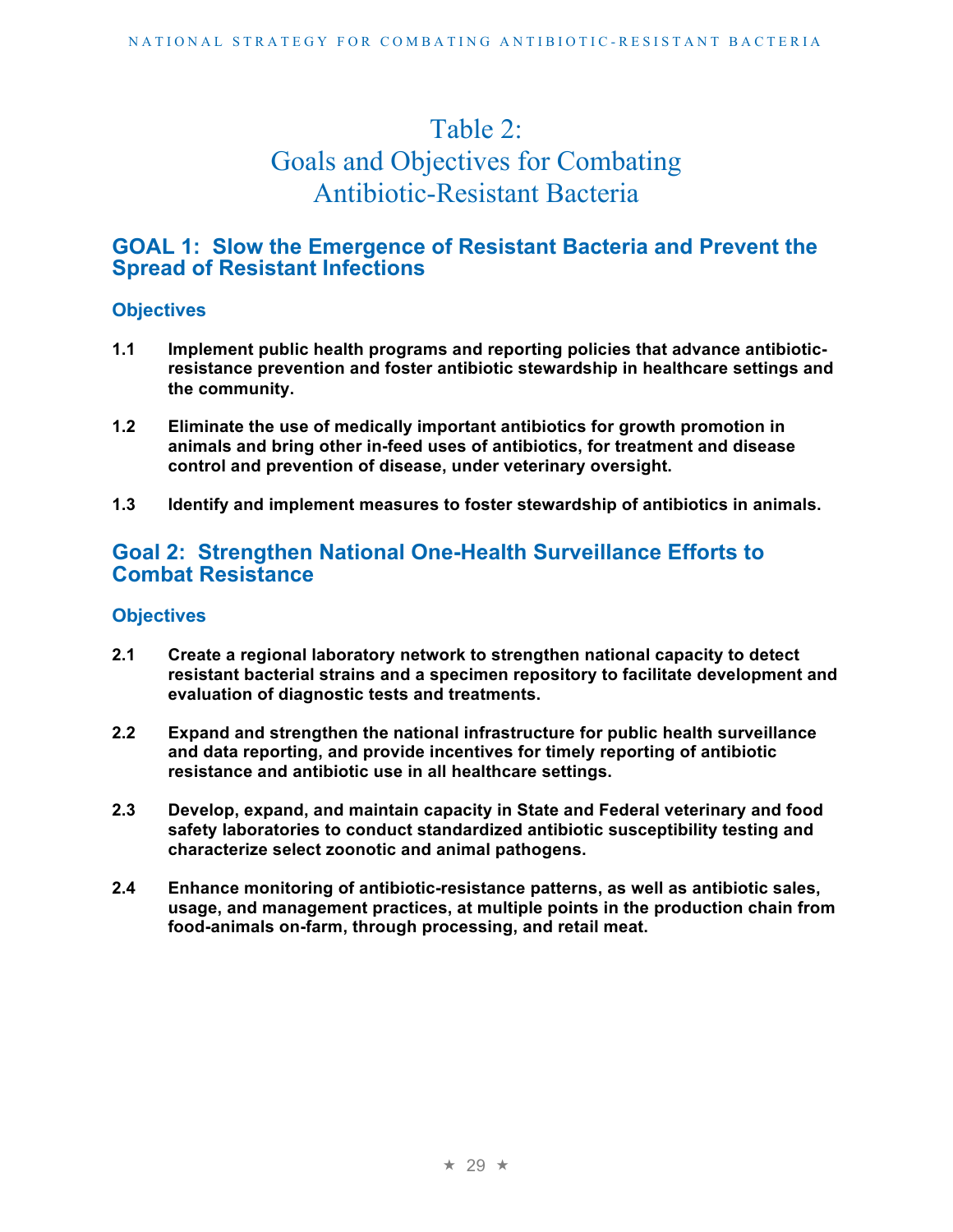### **Goal 3: Advance Development and Use of Rapid and Innovative Diagnostic Tests for Identification and Characterization of Resistant Bacteria**

#### **Objectives**

- **3.1 Develop and approve new diagnostics, including tests that rapidly distinguish between viral and bacterial pathogens and tests that detect antibiotic resistance that can be implemented easily in a wide range of settings.**
- **3.2 Expand availability and use of diagnostics to improve treatment of antibioticresistant infections, enhance infection control, and facilitate outbreak detection and response in healthcare and community settings.**

### **Goal 4: Accelerate Basic and Applied Research and Development for New Antibiotics, Other Therapeutics, and Vaccines**

### **Objectives**

- **4.1 Conduct research to enhance understanding of ecological determinants and environmental factors that facilitate the development of antibiotic resistance and the spread of resistance genes that are common to animals and humans.**
- **4.2 Increase research focused on understanding the nature of microbial communities, how antibiotics affect them, and how they can be harnessed to prevent disease.**
- **4.3 Intensify research and development of new therapeutics and vaccines, first-inclass drugs, and new combination therapies for treatment of bacterial infections.**
- **4.4 Develop non-traditional therapeutics and innovative strategies to minimize the effects of resistant bacteria in human and animal populations.**
- **4.5 Expand ongoing efforts to provide key data and materials to support the development of promising antibacterial candidates.**
- **4.6 Enhance opportunities for public-private partnerships to accelerate research on new antibiotics and other tools to combat resistant bacteria**
- **4.7 Create a biopharmaceutical incubator—a consortium of academic, biotechnology and pharmaceutical industry partners—to promote innovation and increase the number of antibiotics in the drug-development pipeline**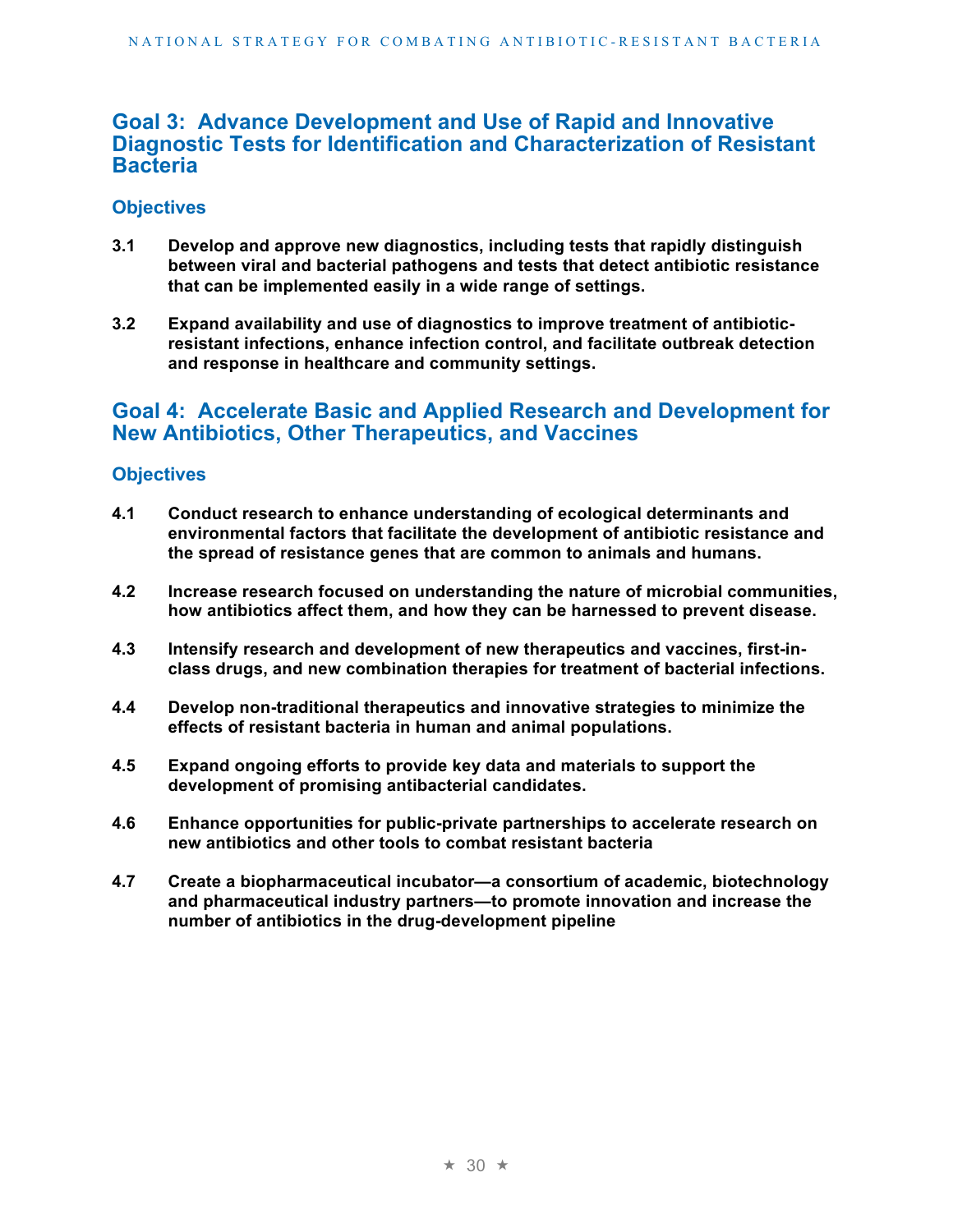### **Goal 5: Improve International Collaboration and Capacities for Antibiotic Resistance Prevention, Surveillance, Control, and Antibiotic Research and Development**

### **Objectives**

#### Surveillance for Resistant Bacteria

- **5.1 Promote laboratory capability to identify at least 3 of the 7 WHO priority AMR pathogens<sup>15</sup> using standardized, reliable detection assays.**
- **5.2 Collaborate with WHO, OIE, and other international efforts focused on the development of harmonized, laboratory-based surveillance capacity to detect and monitor antibiotic resistance in relevant animal and foodborne pathogens.**
- **5.3 Develop a mechanism for international communication of critical events that may signify new resistance trends with global public and animal health implications.**
- **5.4 Promote the generation and dissemination of information needed to address antibiotic resistance by:**
	- **5.4.1 Promote consistent international standards for determining whether bacteria are resistant to antibiotics; and**
		- a) Develop international collaborations to gather country-specific and regional information on drivers of antibiotic resistance, identify evidence-based interventions, adapt these strategies to new settings, and evaluate their effectiveness; and
		- b) Provide technical assistance as needed to underdeveloped and developing nations to improve their capacity to detect and respond effectively to antibiotic resistance.

#### Research and Development

**5.5 Establish and promote international collaboration and public-private partnerships to incentivize development of new therapeutics to counter antibiotic resistance including new, next-generation, and other alternatives to antibiotics; vaccines; and affordable, rapidly deployable, point-of-need diagnostics.**

#### Prevention and Control

- **5.6 Support countries to develop and implement national plans to combat antibiotic resistance and strategies to enhance antimicrobial stewardship.**
- **5.7 Partner with other nations to promote quality, safety, and efficacy of antibiotics and strengthen country pharmaceutical supply chains.**

 $15$  A list of WHO priority AMR pathogens is provided on page 18. These pathogens are a subset of the pathogens identified as Urgent and Serious Threats in Table 1.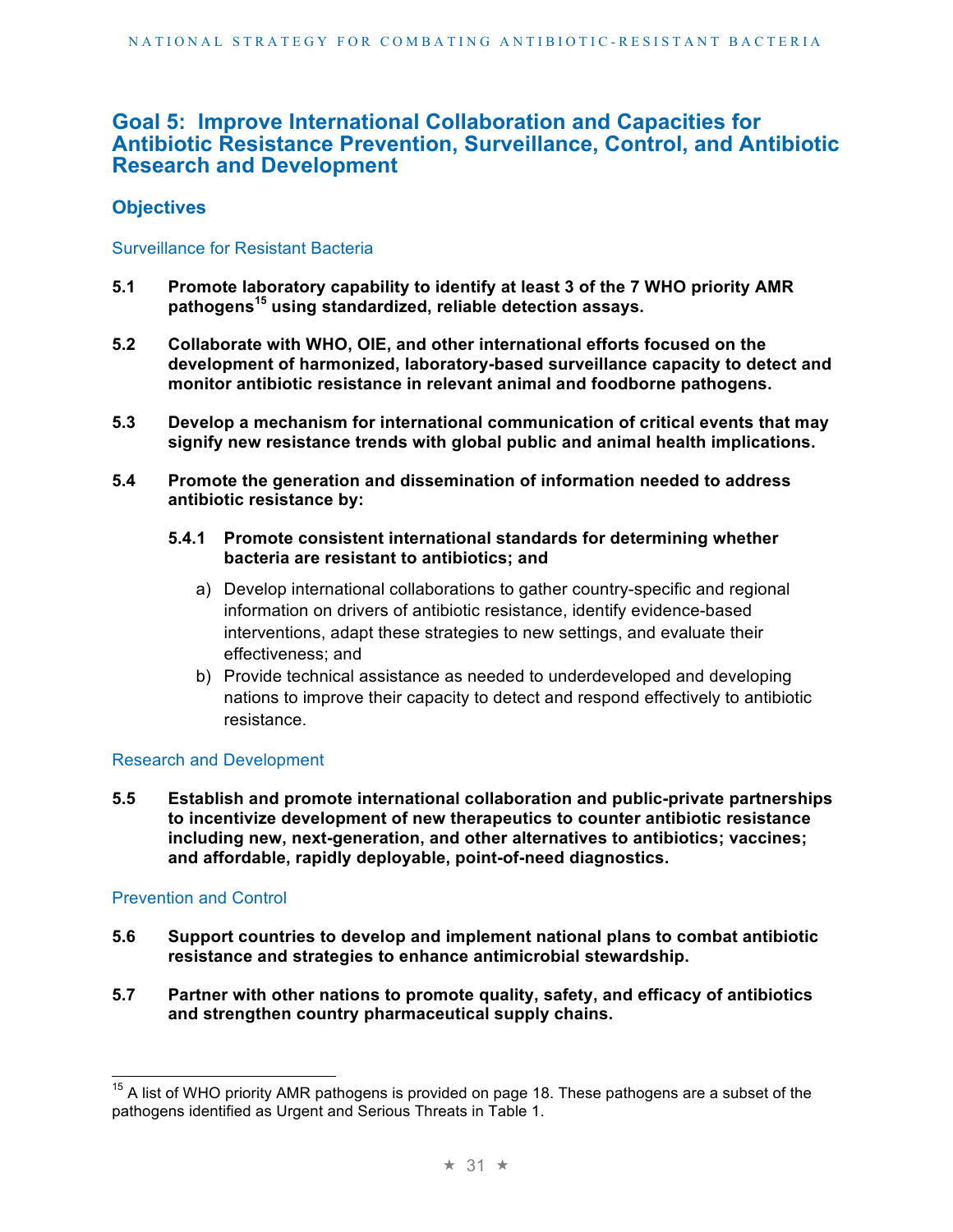**5.8 Coordinate regulatory approaches by collaborating with international organizations such as FAO and OIE to harmonize international data submission requirements and risk assessment guidelines related to the licensure and/or approval of veterinary medicinal products including antibiotics, vaccines, and diagnostics, to the extent possible.**